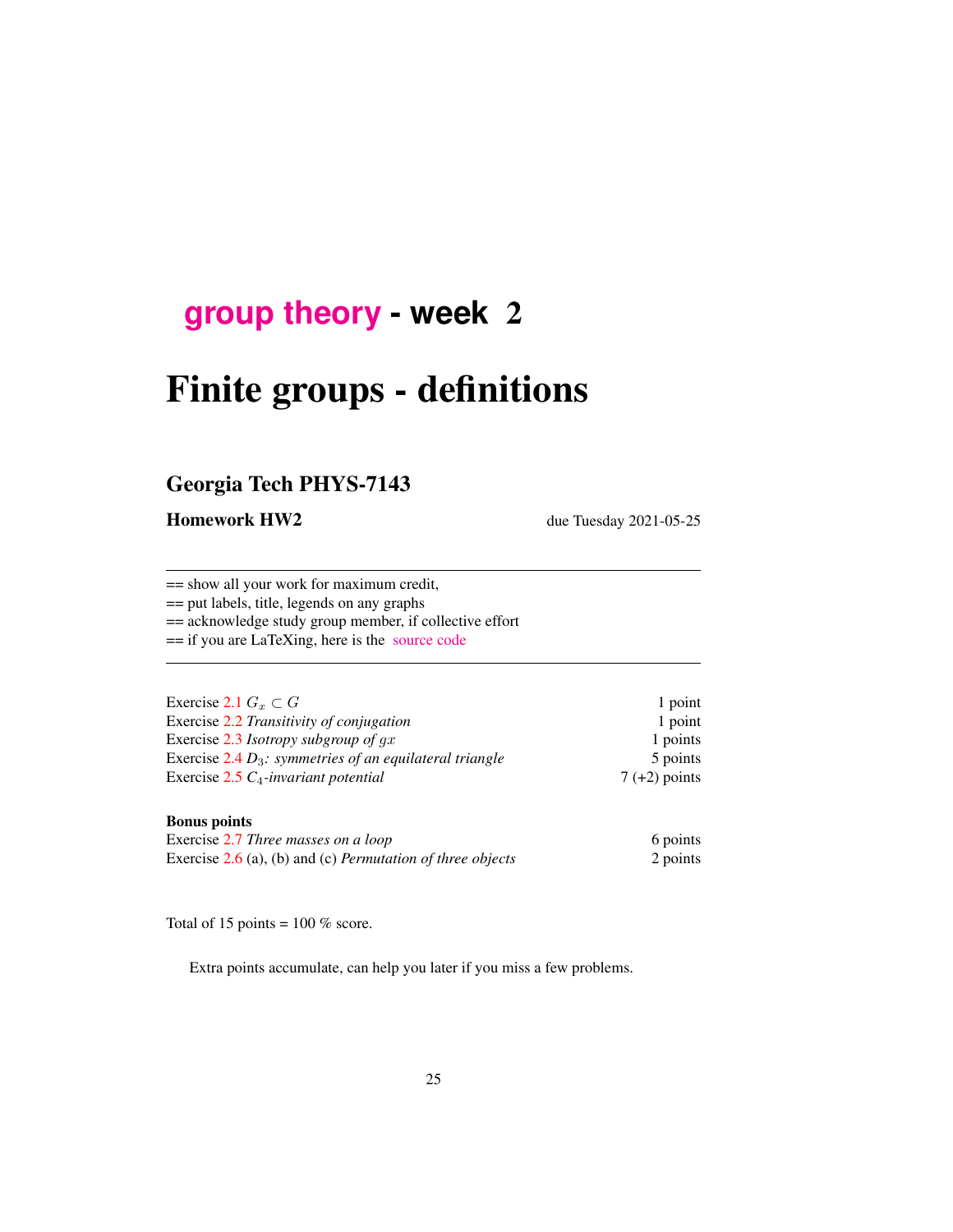## 2.1 Week's videos, reading

If I had had more time, I would have written less — Blaise Pascal, a remark made to a correspondent

Please do not get intimated by the length of this week's notes - they are here more for me than for you, as notes on these topics for future reference. If you understand the main sequence of video clips, and recommended reading, that should suffice to do the problems. The rest is optional, you can quickly skim over...

#### 2.1.1 Don't wonna know group theory

The fastest way to watch any week's lecture videos is by letting YouTube run the

 $\bullet$ *Section playlist*

- Sect. [2.4](#page-3-0) *Using symmetries*
- Sect. [2.5](#page-3-1) *Normal modes*: The free vibrations of systems, for undamped systems with total energy conserved for which the frequencies of oscillation are real.
- *Normal modes* (9:06 min)
	- example [2.5](#page-11-0) *Vibrational spectra of molecules* is taken from Gutkin lecture notes [example 5.1](http://birdtracks.eu/course3/groups.pdf#section.5.1)  $C_n$  *symmetry*. The corresponding projection operators (1.25) are worked out in example [2.6.](#page-13-0)
	- Example [2.4](#page-9-0) *Vibrations of a classical CO*<sup>2</sup> *molecule*
- *A Hamiltonian with a symmetry* (4:46 min)
- $CO<sub>2</sub> molecule (4:07 min)$
- *Projection operators (5:33 min)*
- *(Anti)symmetric subspaces (3:04 min)*
- *Zero mode (5:19 min)*

#### 2.1.2 Finite groups

*Groups, permutations, rearrangement theorem, subgroups, cosets, classes,* all exemplified by the  $D_3 \cong C_{3v} \cong S_3$  symmetries of an equilateral trian*gle.*

- *Section playlist*
	- Dresselhaus *et al.* [\[4\]](#page-15-4) Chapter 1 *[Basic Mathematical Background: Introduction](http://chaosbook.org/library/Dresselhaus07.pdf#page=16)*. The MIT course 6.734 [online version](http://stuff.mit.edu/afs/athena/course/6/6.734j/www/) contains much of the same material.
	- ChaosBook [Chapter 10. Flips, slides and turns](http://ChaosBook.org/chapters/ChaosBook.pdf#chapter.10)

PHYS-7143-21 week2 2021-07-29 26 2021-07-29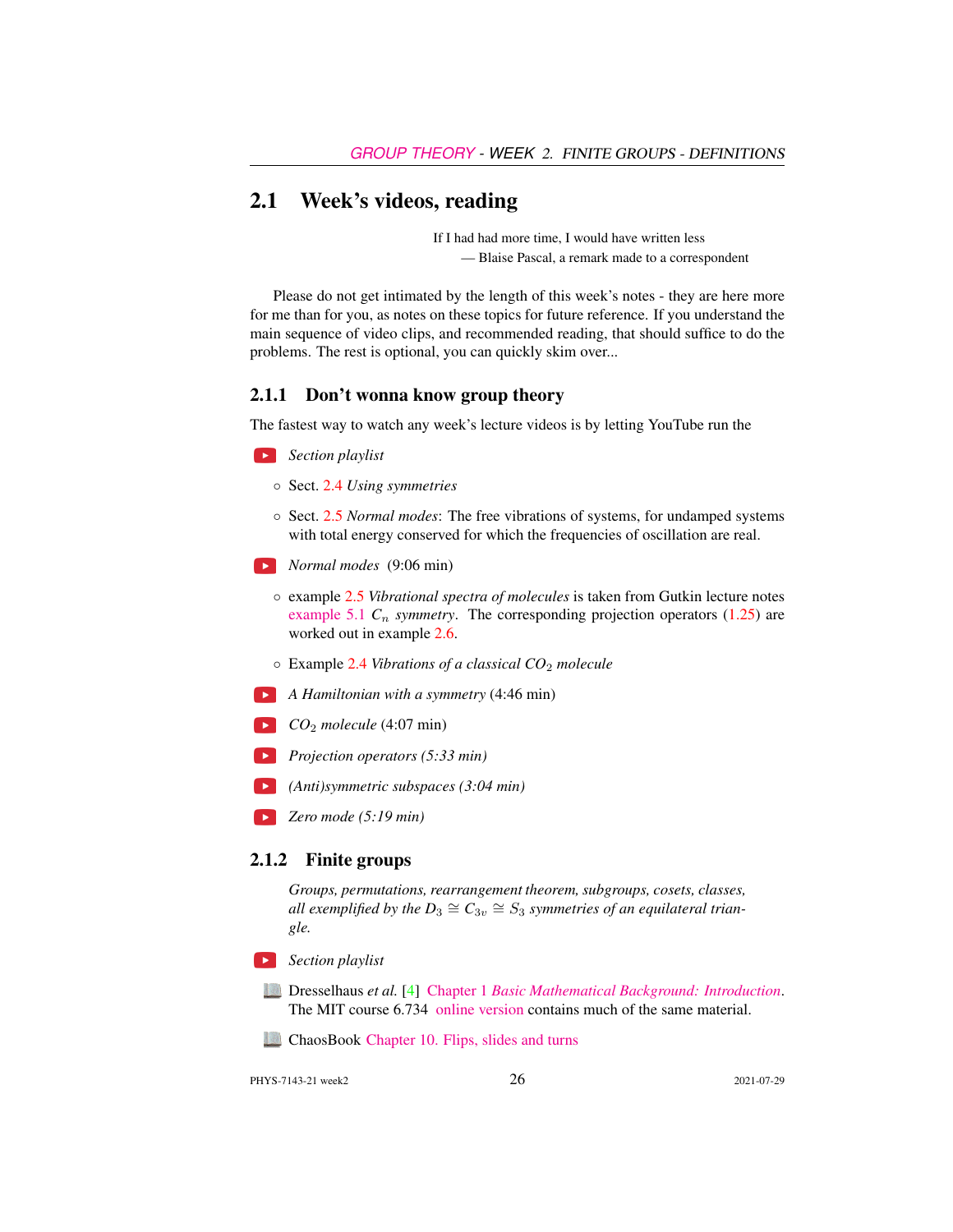#### *[GROUP THEORY](HTTP://BIRDTRACKS.EU/COURSE3/SCHEDULE.HTML) - WEEK* 2. FINITE GROUPS - DEFINITIONS

- *Discrete symmetry, an example: 3-disk pinball (4:03 min)*
- **•** *What is a group?* (10:56 min)
	- (extra) *Discussion: There might be many examples of it, but a 'group' itself is an abstract notion.* (3 min)
	- (extra) *Discussion: permutations, symmetric group, simple groups, Italian renaissance, French revolution, Galois* (5:23 min)
- *by [Socratica:](https://www.youtube.com/playlist?list=PLi01XoE8jYoi3SgnnGorR_XOW3IcK-TP6) (cannot add it to the section YouTube playlist) a delightful introduction to group multiplication (or Cayley) tables. (7:32)*
- *Active, passive coordinate transformations (3:08 min)*
	- *Following Mefisto: symmetry defined three (3) times (7:01 min)*
	- *Subgroups, classes, group orbits, reduced state space* (7:57 min)

## 2.2 Other sources (optional)

*Group theory and why I love 808,017,*· · · *,000* (cannot add it to the section YouTube playlist)

is a great video on group theory from 3Blue1Brown, writes Andrew Wu. I agree: Well worth of your time, more motivational than my lectures. What it actually focuses on - the monster group - is totally useless to us.

- AWH Example 6.2.3 *Degenerate eigenproblem*
- AWH Example 6.5.2 *Normal modes*
- For a deep dive into this material, here is your [rabbit hole.](http://birdtracks.eu/courses/PHYS-7143-19/index.html)
- For deeper insights, read Roger Penrose [\[7\]](#page-15-5) [\(click here\).](http://ChaosBook.org/library/Penr04-13.pdf)
- AWH Chapter 17 *Group Theory* [\(click here\).](http://ChaosBook.org/library/ArWeHa13chap17Group-Theory.pdf)
- For a typical (but for this course advanced) application see, for example, Stone and Goldbart [\[10\]](#page-15-6), *Mathematics for Physics: A Guided Tour for Graduate Students*, Section 14.3.2 *Vibrational spectrum of*  $H_2O$  [\(click here\).](http://ChaosBook.org/library/StGo09.pdf)
- Glance through sect. [2.6](#page-4-0) *Group presentations* and sect. [2.8](#page-7-0) *Literature*, but I do not expect you to understand this material.
- *Discussion 4 Homework. (3 min)*



◦ If instead, bedside crocheting is your thing, [click here.](http://www.theiff.org/oexhibits/oe1e.html)

2021-07-29 27 PHYS-7143-21 week2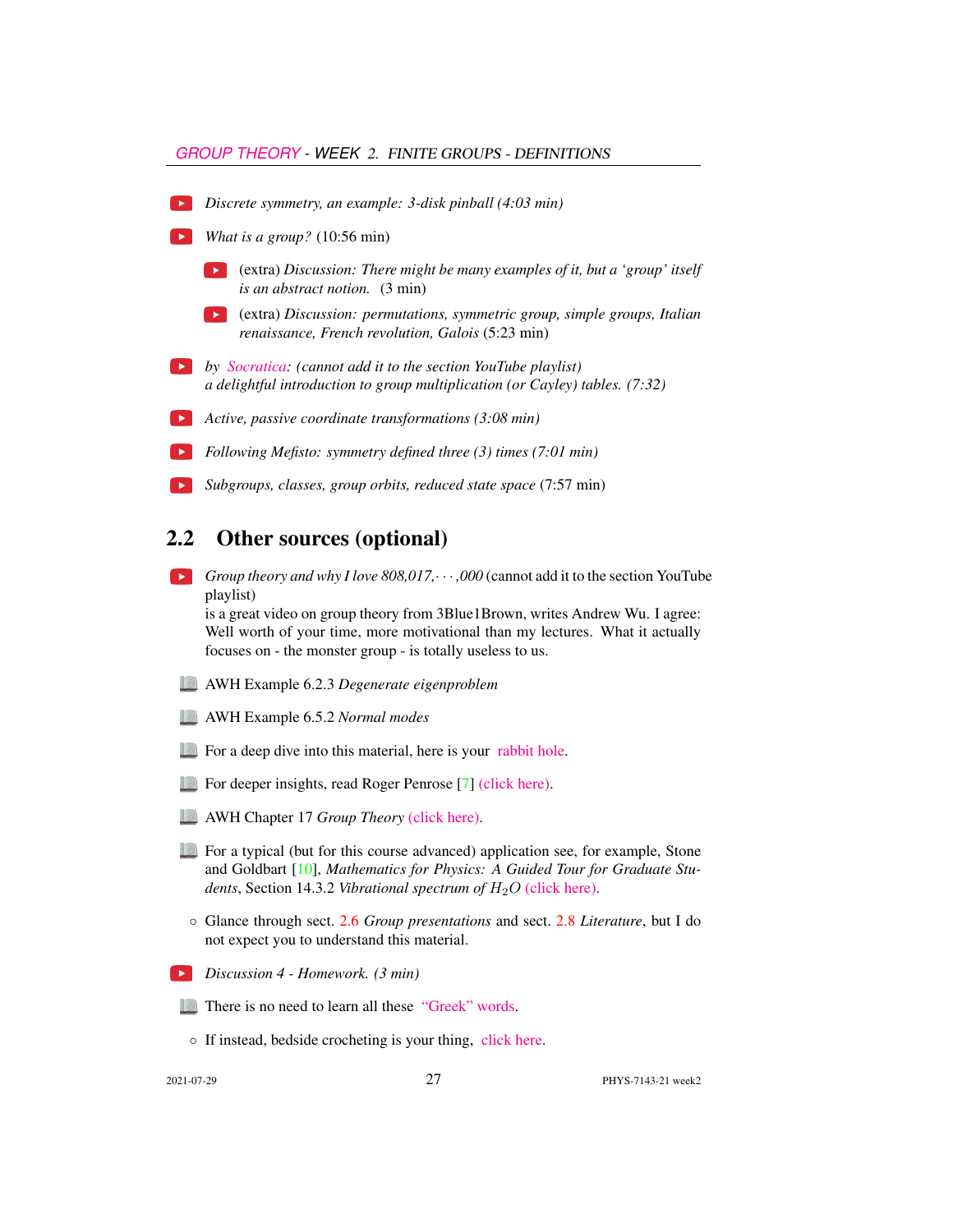## 2.3 Using group theory without knowing any

It's a matter of no small pride for a card-carrying dirt physics theorist to claim [full and](https://www.youtube.com/embed/CvuoY_yPZeM) [total ignorance](https://www.youtube.com/embed/CvuoY_yPZeM) of group theory (read ChaosBook [Appendix A.6 Gruppenpest\)](http://ChaosBook.org/chapters/ChaosBook.pdf#section.A.6). So what we will do first is work out a few examples of physical applications of group theory that you already know without knowing that you have been using "Group Theory."

## <span id="page-3-0"></span>2.4 Using symmetries

Tyger Tyger burning bright, In the forests of the night: What immortal hand or eye, Dare frame thy fearful symmetry? —William Blake, *The Tyger*

The big idea #1 of this is week is *symmetry*.

If our physical problem is defined by a (perhaps complicated) Hamiltonian  $H$ , another matrix M (hopefully a very simple matrix) is a symmetry if it commutes with the Hamiltonian

$$
[\mathbf{M}, \mathbf{H}] = 0. \tag{2.1}
$$

Than we can use the spectral decomposition  $(1.30)$  of M to block-diagonalize H into a sum of lower-dimensional sub-matrices,

$$
\mathbf{H} = \sum_{i} \mathbf{H}_{i}, \qquad \mathbf{H}_{i} = \mathbf{P}_{i} \mathbf{H} \mathbf{P}_{i}, \qquad (2.2)
$$

and thus significantly simplify the computation of eigenvalues and eigenvectors of H, the matrix of physical interest.

## <span id="page-3-1"></span>2.5 Normal modes

The big idea #2 of this is week is: *many body systems* (molecules, neuronal networks, ...) are ruled by *collective modes*, not individual particles (atoms, neurons, ...).

In the linear, harmonic oscillator approximation, the classical dynamics of a molecule is governed by the Hamiltonian

$$
H = \sum_{i=1}^{N} \frac{m_i}{2} \dot{x}_i^2 + \frac{1}{2} \sum_{i,j=1}^{N} x_i^{\top} V_{ij} x_j,
$$

where  $\{x_i\}$  are small deviations from the equilibrium, resting points of the molecules labelled *i*.  $V_{ij}$  is a symmetric matrix, so it can be brought to a diagonal form by an

PHYS-7143-21 week2 28 2021-07-29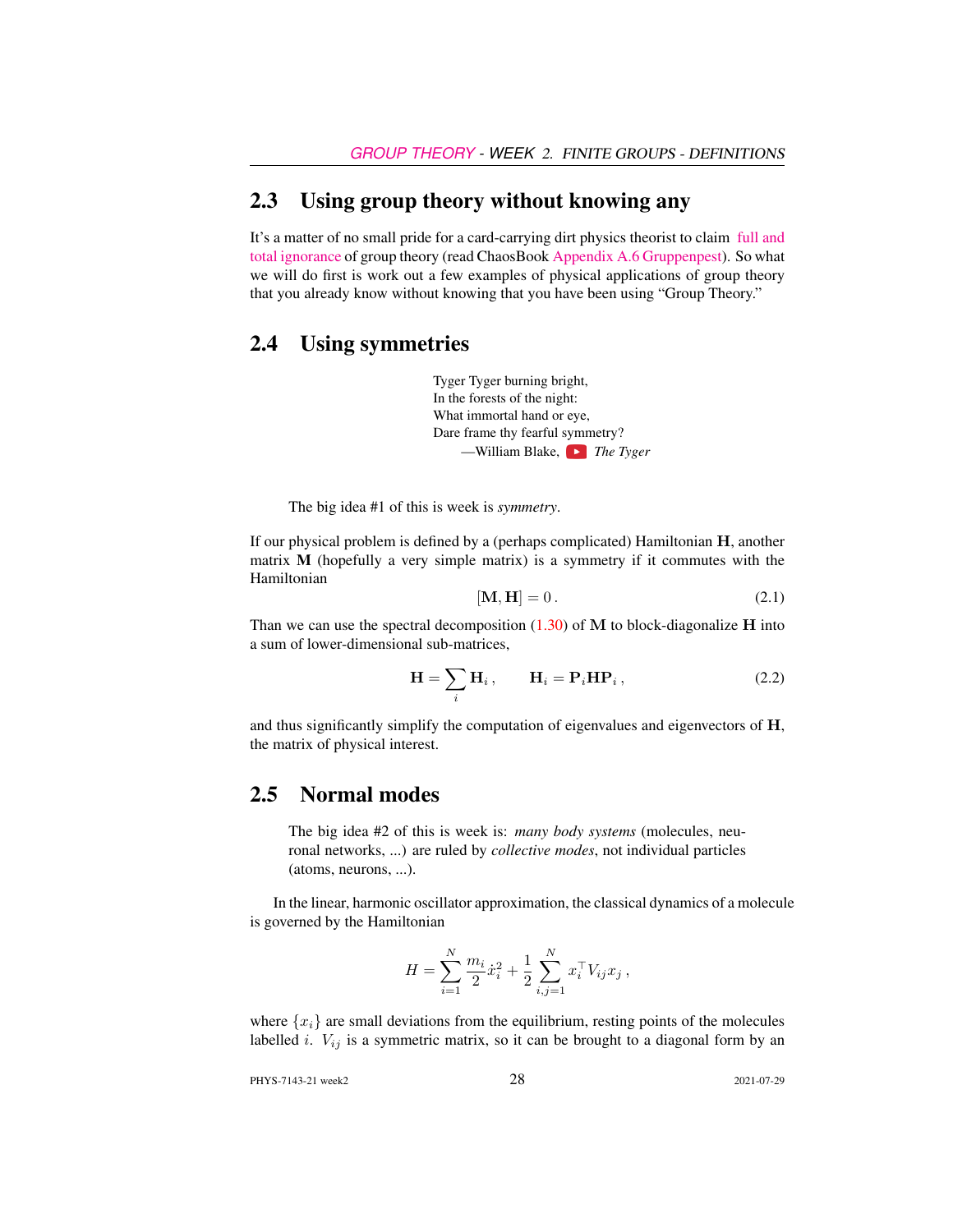| $\mathbf{D}_3 \begin{array}{ c c c c } \hline \rule{0mm}{1.2mm} & \quad & \quad \\ \hline \rule{0mm}{2.2mm} & \quad & \quad \\ \hline \rule{0mm}{2.2mm} & \quad & \quad \\ \hline \rule{0mm}{2.2mm} & \quad & \quad \\ \hline \rule{0mm}{2.2mm} & \quad & \quad \\ \hline \rule{0mm}{2.2mm} & \quad & \quad \\ \hline \rule{0mm}{2.2mm} & \quad & \quad \\ \hline \rule{0mm}{2.2mm} & \quad & \quad \\ \hline \rule{0mm}{2.2mm} & \quad & \quad \\ \hline \rule{0mm}{$ |  |       |            |
|------------------------------------------------------------------------------------------------------------------------------------------------------------------------------------------------------------------------------------------------------------------------------------------------------------------------------------------------------------------------------------------------------------------------------------------------------------------------|--|-------|------------|
| $\begin{tabular}{c cccc} $e$ & $e$ & $C$ & $C^2$ & $\sigma^{(1)}$ & $\sigma^{(2)}$ & $\sigma^{(3)}$ \\ $C$ & $C$ & $C^2$ & $e$ & $\sigma^{(3)}$ & $\sigma^{(1)}$ & $\sigma^{(2)}$ \\ $C^2$ & $C^2$ & $e$ & $C$ & $\sigma^{(2)}$ & $\sigma^{(3)}$ & $\sigma^{(1)}$ \\ $\sigma^{(1)}$ & $\sigma^{(1)}$ & $\sigma^{(2)}$ & $\sigma^{(3)}$ & $e$ & $C$ & $C^2$ \\ $\sigma^{(2)}$ & $\sigma^{(2)}$ & $\sigma^{(3)}$ & $\sigma^{(1)}$ & $C^2$                                |  |       |            |
|                                                                                                                                                                                                                                                                                                                                                                                                                                                                        |  |       |            |
|                                                                                                                                                                                                                                                                                                                                                                                                                                                                        |  |       |            |
|                                                                                                                                                                                                                                                                                                                                                                                                                                                                        |  |       |            |
|                                                                                                                                                                                                                                                                                                                                                                                                                                                                        |  |       |            |
| $\sigma^{(3)}$ $\Big\ \begin{array}{cc} \circ & \circ & \circ \\ \sigma^{(3)} & \sigma^{(1)} & \sigma^{(2)} & C \end{array}\Big\ $                                                                                                                                                                                                                                                                                                                                     |  | $C^2$ | $\epsilon$ |

<span id="page-4-1"></span>Table 2.1: The dihedral group  $D_3$  group multiplication table. Actually, we prefer cyclic and dihedral groups notation 'rotations'  $r^{\ell}$  and 'flips'  $\sigma_m$ , as in table 4.1.

orthogonal transformation, to a set of N uncoupled harmonic oscillators or *normal modes* of frequencies  $\{\omega_i\}$ .

$$
x \to y = Ux, \qquad H = \sum_{i=1}^{N} \frac{m_i}{2} \left( \dot{y}_i^2 + \omega_i^2 y_i^2 \right) . \tag{2.3}
$$

## <span id="page-4-0"></span>2.6 Group presentations

#### Group theory? It is all about class & character. — Predrag Cvitanovic,´ *One minute elevator pitch*

Group multiplication (or Cayley) tables, such as Table [2.1,](#page-4-1) *define* each distinct discrete group, but they can be hard to digest. A Cayley graph, with links labeled by generators, and the vertices corresponding to the group elements, has the same information as the group multiplication table, but is often a more insightful presentation of the group.

> <span id="page-4-2"></span>Figure 2.1: A Cayley graph presentation of the dihedral group  $D_4$ . The 'root vertex' of the graph, marked e, is here indicated by the letter F, the links are multiplications by two generators: a cyclic rotation by left-multiplication by element  $a$  (directed red link), and the flip by  $b$ (undirected blue link). The vertices are the 8 possible orientations of the transformed letter F.



For example, the Cayley graph figure [2.1](#page-4-2) is a clear presentation of the dihedral group  $D_4$  of order 8,

$$
D_4 = (e, a, a^2, a^3, b, ba, ba^2, ba^3), \quad \text{generators } a^4 = e, \ b^2 = e. \tag{2.4}
$$
  
2021-07-29  
PIYS-7143-21 week2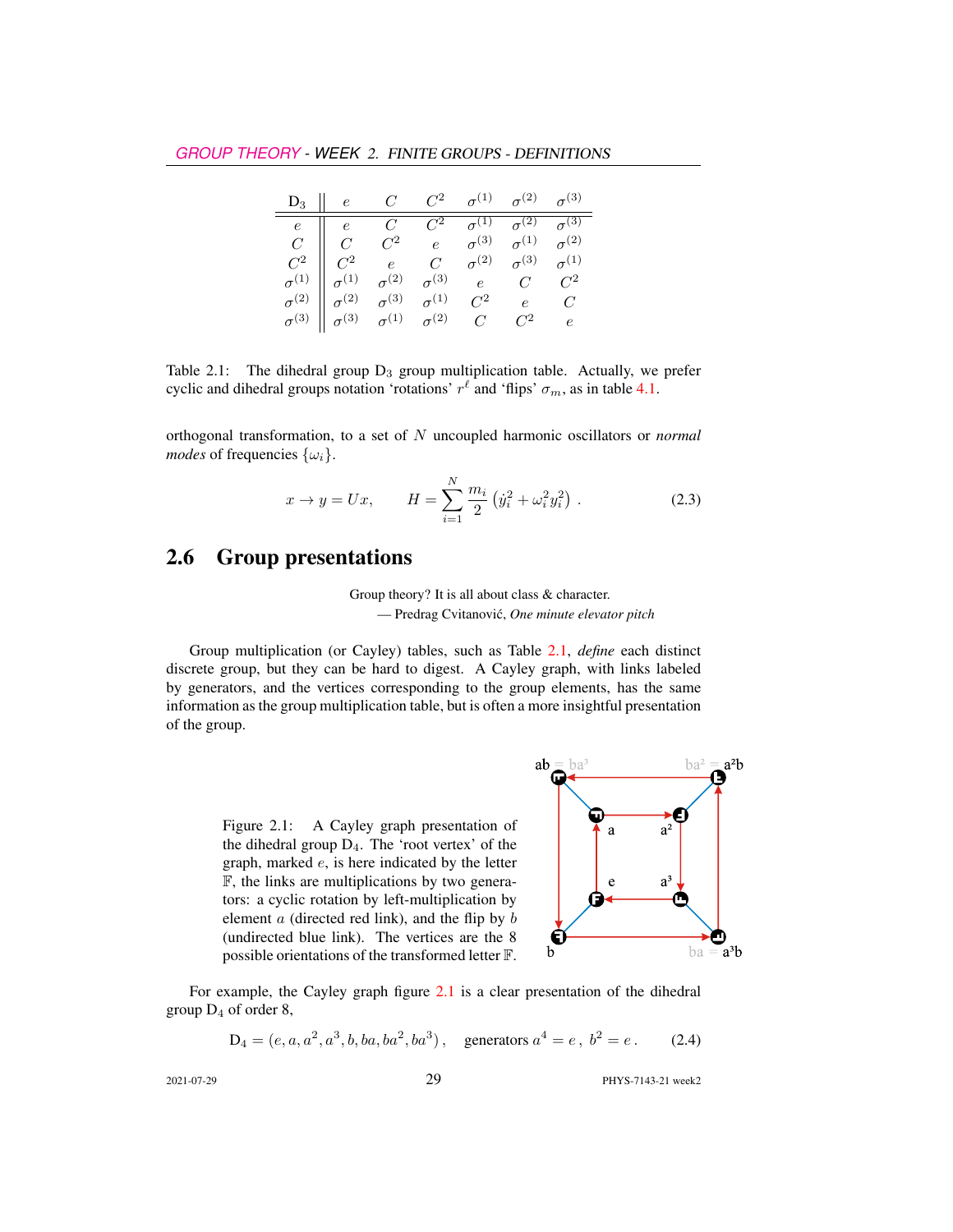[Quaternion group](https://en.wikipedia.org/wiki/Quaternion_group) is also of order 8, but with a distinct multiplication table / Cayley graph, see figure [2.2.](#page-5-0) For more of such, see, for example, [mathoverflow](https://mathoverflow.net/questions/244524/when-can-the-cayley-graph-of-the-symmetries-of-an-object-have-those-symmetries) Cayley graph discussion.



<span id="page-5-0"></span>Figure 2.2: A Cayley graph presentation of the quaternion group  $Q_8$ . It is also of order 8, but distinct from  $D_4$ .

## 2.7 Permutations in birdtracks

The text that follows is a very condensed extract of birdtracks.eu [chapter 6](http://birdtracks.eu/version9.0/GroupTheory.pdf#section.6.1) *Permuta[tions](http://birdtracks.eu/version9.0/GroupTheory.pdf#section.6.1)*, from *Group Theory - Birdtracks, Lie's, and Exceptional Groups* [\[3\]](#page-15-7). I am usually reluctant to use birdtrack notations in front of graduate students indoctrinated by their professors in the 1890's tensor notation, but I'm emboldened by the very enjoyable article on *The new language of mathematics* by Dan Silver [\[9\]](#page-15-8). Your professor's notation is as convenient for actual calculations as -let's say- long division using roman numerals. So leave them wallowing in their early progressive rock of 1968, King Crimsons of their youth. You chill to beats younger than Windows 98, to [grime,](https://www.youtube.com/watch?v=RqQGUJK7Na4) to [trap,](https://www.youtube.com/watch?v=i_kF4zLNKio) to [hardvapour,](https://antifurdigital.bandcamp.com/album/hardvapour-2) to [birdtracks.](https://www.youtube.com/watch?v=XMGbY1csVnI)

In 1937 R. Brauer [\[2\]](#page-14-0) introduced diagrammatic notation for the Kronecker  $\delta_{ij}$  operation, in order to represent "Brauer algebra" permutations, index contractions, and matrix multiplication diagrammatically. His equation (39)



(send index 1 to 2, 2 to 4, contract ingoing  $(3.4)$ , outgoing  $(1.3)$ ) is the earliest published diagrammatic notation I know about. While in kindergarten (disclosure: we were too poor to afford kindergarten) I sat out to revolutionize modern group theory [\[3\]](#page-15-7). But I suffered a terrible setback; in early 1970's Roger Penrose pre-invented my "birdtracks," or diagrammatic notation, for symmetrization operators [\[6\]](#page-15-9), Levi-Civita tensors [\[8\]](#page-15-10), and "strand networks" [\[5\]](#page-15-11). Here is a little flavor of how one birdtracks:

We can represent the operation of permuting indices  $(d$  "billiard ball labels," tensors with  $d$  indices) by a matrix with indices bunched together:

$$
\sigma_{\alpha}^{\beta} = \sigma_{b_1...b_p}^{a_1 a_2...a_q} \, d_{p...d_1}^{d_{p}...d_1} \tag{2.5}
$$

PHYS-7143-21 week2 30 2021-07-29

$$
-3\phantom{.0}
$$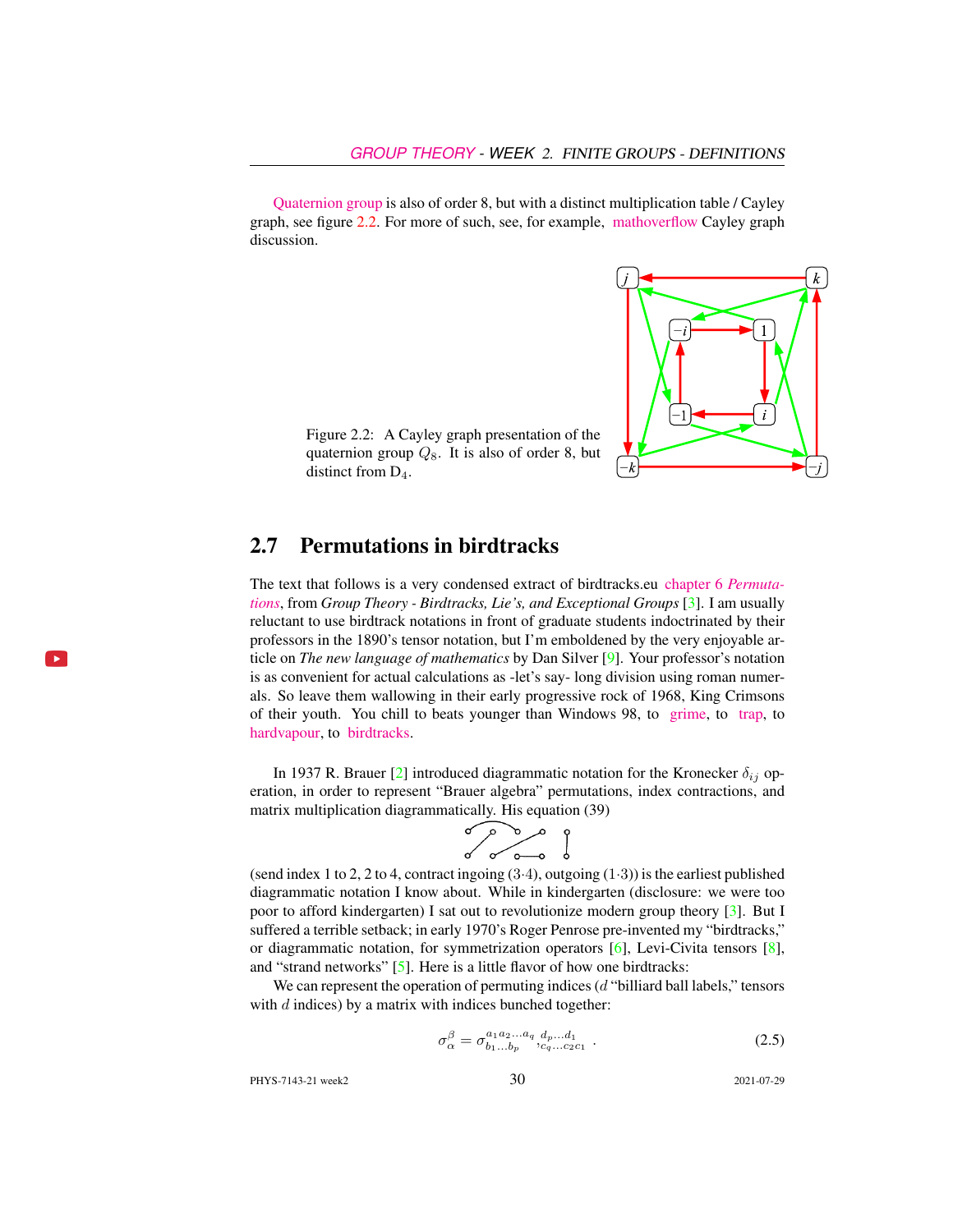To draw this, Brauer style, it is convenient to turn his drawing on a side. For 2-index tensors, there are two permutations:

identity: 
$$
1_{ab}
$$
,  ${}^{cd} = \delta_a^d \delta_b^c =$   
flip:  $\sigma_{(12)ab}$ ,  ${}^{cd} = \delta_a^c \delta_b^d =$   $\blacktriangleright$  (2.6)

For 3-index tensors, there are six permutations:

$$
1_{a_1a_2a_3}^{b_3b_2b_1} = \delta_{a_1}^{b_1}\delta_{a_2}^{b_2}\delta_{a_3}^{b_3} = \underbrace{\phantom{...}}_{\sigma_{(12)a_1a_2a_3}^{b_3b_2b_1}} = \underbrace{\delta_{a_1}^{b_2}\delta_{a_2}^{b_1}\delta_{a_3}^{b_3}}_{\sigma_{(13)}} = \underbrace{\phantom{...}}_{\sigma_{(13)}} = \underbrace{\phantom{...}}_{\sigma_{(132)}} = \underbrace{\phantom{...}}_{\sigma_{(132)}} = \underbrace{\phantom{...}}_{\sigma_{(133)}} = \underbrace{\phantom{...}}_{\sigma_{(132)}} = \underbrace{\phantom{...}}_{\sigma_{(133)}} = \underbrace{\phantom{...}}_{\sigma_{(134)}} \tag{2.7}
$$

Here group element labels refer to the standard permutation cycles notation. There is really no need to indicate the "time direction" by arrows, so we omit them from now on.

The symmetric sum of all permutations,

$$
S_{a_1 a_2 ... a_p},^{b_p...b_2 b_1} = \frac{1}{p!} \left\{ \delta_{a_1}^{b_1} \delta_{a_2}^{b_2} ... \delta_{a_p}^{b_p} + \delta_{a_2}^{b_1} \delta_{a_1}^{b_2} ... \delta_{a_p}^{b_p} + ... \right\}
$$

$$
S = \frac{1}{\frac{1}{p!} \left\{ \frac{1}{\frac{1}{p!} + \frac{1}{p!} + \frac{1}{p!} + \frac{1}{p!} + ... \right\}},
$$
(2.8)

yields the symmetrization operator S. In birdtrack notation, a white bar drawn across p lines [\[6\]](#page-15-9) will always denote symmetrization of the lines crossed. A factor of  $1/p!$  has been introduced in order for  $S$  to satisfy the projection operator normalization

S <sup>2</sup> = S = ... . (2.9)

You have already seen such "fully-symmetric representation," in the discussion of discrete Fourier transforms, ChaosBook [Example A24.3](http://ChaosBook.org/chapters/ChaosBook.pdf#section.X.6) *'Configuration-momentum' Fourier space duality*, but you are not likely to recognize it. There the average was not over all permutations, but the zero-th Fourier mode  $\bar{\phi}_0$  was the average over only cyclic permutations. Every finite discrete group has such fully-symmetric representation, and in statistical mechanics and quantum mechanics this is often the most important state (the 'ground' state).

A subset of indices  $a_1, a_2, \ldots, a_q, q < p$  can be symmetrized by symmetrization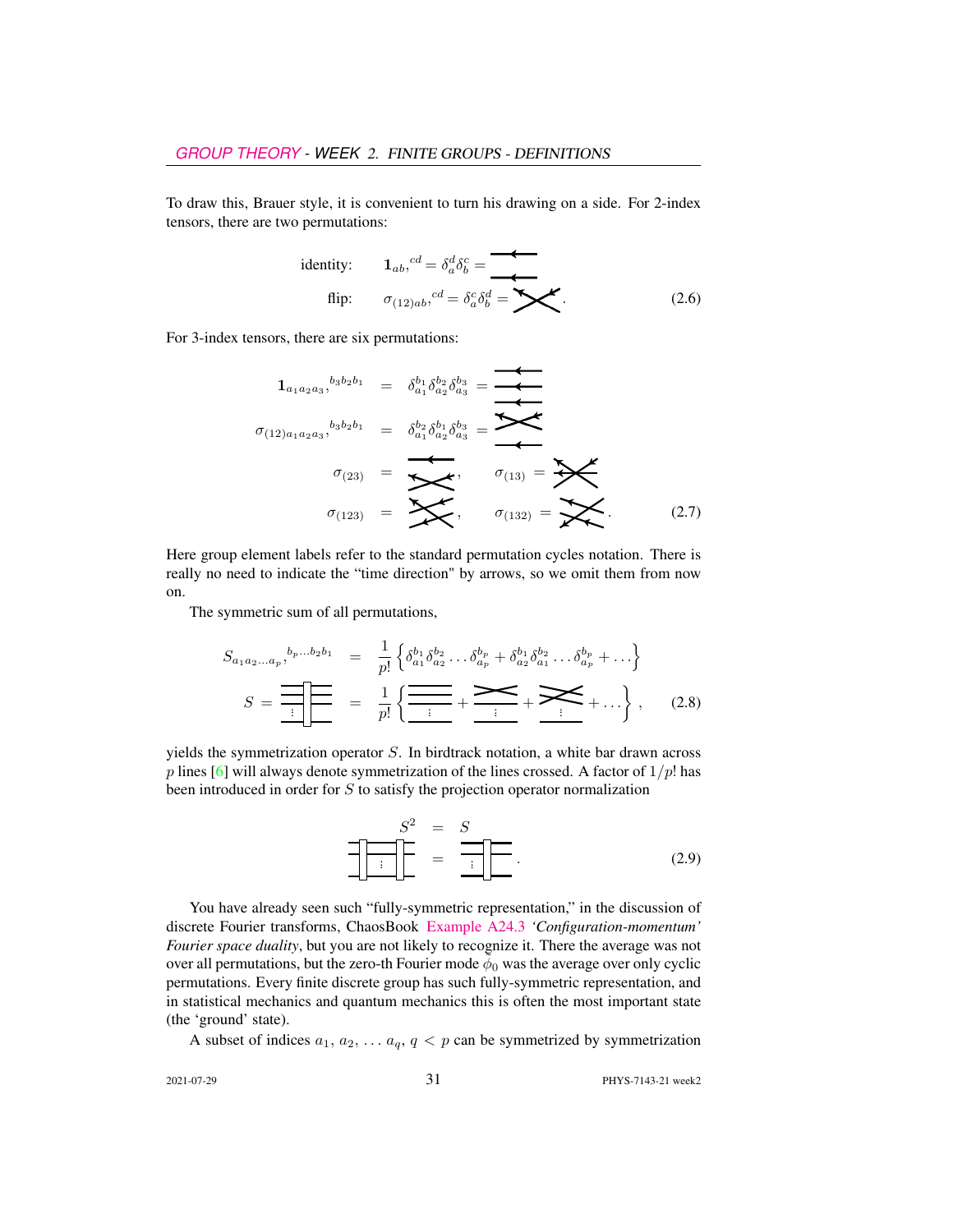matrix  $S_{12...q}$ 

$$
(S_{12...q})_{a_1 a_2 ... a_q ... a_p},^{b_p... b_q... b_2 b_1} =
$$
  

$$
\frac{1}{q!} \left\{ \delta_{a_1}^{b_1} \delta_{a_2}^{b_2} ... \delta_{a_q}^{b_q} + \delta_{a_2}^{b_1} \delta_{a_1}^{b_2} ... \delta_{a_q}^{b_q} + ... \right\} \delta_{a_q+1}^{b_q+1} ... \delta_{a_p}^{b_p}
$$
  

$$
S_{12...q} = \frac{\frac{1}{q!} \left[ \frac{1}{q} \right]_q^{\frac{1}{q}}}{\frac{1}{q}}.
$$
 (2.10)

Overall symmetrization also symmetrizes any subset of indices:

$$
SS_{12...q} = S
$$
\n
$$
\frac{\frac{\sqrt{S_{12...q}}}{\sqrt{S_{12...q}}}} = \frac{\frac{\sqrt{S_{12...q}}}{\sqrt{S_{12...q}}}} = \frac{\frac{\sqrt{S_{12...q}}}{\sqrt{S_{12...q}}}} = \frac{\frac{\sqrt{S_{12...q}}}{\sqrt{S_{12...q}}}} = \frac{\frac{\sqrt{S_{12...q}}}{\sqrt{S_{12...q}}}} = \frac{\frac{\sqrt{S_{12...q}}}{\sqrt{S_{12...q}}}} = \frac{\frac{\sqrt{S_{12...q}}}{\sqrt{S_{12...q}}}} = \frac{\frac{\sqrt{S_{12...q}}}{\sqrt{S_{12...q}}}} = \frac{\frac{\sqrt{S_{12...q}}}{\sqrt{S_{12...q}}}} = \frac{\frac{\sqrt{S_{12...q}}}{\sqrt{S_{12...q}}}} = \frac{\frac{\sqrt{S_{12...q}}}{\sqrt{S_{12...q}}}} = \frac{\frac{\sqrt{S_{12...q}}}{\sqrt{S_{12...q}}}} = \frac{\frac{\sqrt{S_{12...q}}}{\sqrt{S_{12...q}}}} = \frac{\frac{\sqrt{S_{12...q}}}{\sqrt{S_{12...q}}}} = \frac{\frac{\sqrt{S_{12...q}}}{\sqrt{S_{12...q}}}} = \frac{\frac{\sqrt{S_{12...q}}}{\sqrt{S_{12...q}}}} = \frac{\frac{\sqrt{S_{12...q}}}{\sqrt{S_{12...q}}}} = \frac{\frac{\sqrt{S_{12...q}}}{\sqrt{S_{12...q}}}} = \frac{\frac{\sqrt{S_{12...q}}}{\sqrt{S_{12...q}}}} = \frac{\frac{\sqrt{S_{12...q}}}{\sqrt{S_{12...q}}}} = \frac{\frac{\sqrt{S_{12...q}}}{\sqrt{S_{12...q}}}} = \frac{\frac{\sqrt{S_{12...q}}}{\sqrt{S_{12...q}}}} = \frac{\frac{\sqrt{S_{12...q}}}{\sqrt{S_{12...q}}}} = \frac{\frac{\sqrt{S_{12...q}}}{\sqrt{S_{12...q}}}} = \frac{\frac{\sqrt{S_{12...q}}}{\sqrt{S_{12...q}}}} = \frac{\frac{\sqrt{S_{12...q}}}{\sqrt{S_{12...q}}}} = \frac{\frac{\sqrt{S_{12...q}}}{\sqrt{S_{12...q}}}} = \frac{\frac{\sqrt{S_{12...
$$

Any permutation has eigenvalue 1 on the symmetric tensor space:

$$
\sum_{i} \frac{\sigma S}{\sigma} = \sum_{i} \frac{S}{\sigma} \sum_{i} \frac{1}{\sigma} \tag{2.12}
$$

Diagrammatically this means that legs can be crossed and uncrossed at will.

One can construct a projection operator onto the fully antisymmetric space in a similar manner  $\lceil 3 \rceil$ . Other representations are trickier - that's precisely what the theory of finite groups is about.

## <span id="page-7-0"></span>2.8 Other sources (optional)

The exposition (or the corresponding chapter in Tinkham [\[11\]](#page-15-12)) that we follow here largely comes from Wigner's classic *Group Theory and Its Application to the Quantum Mechanics of Atomic Spectra* [\[12\]](#page-15-13), which is a harder going, but the more group theory you learn the more you'll appreciate it.

The structure of finite groups was understood by late 19th century. A full list of finite groups was another matter. The complete proof of the classification of all finite groups takes about 3 000 pages, a collective 40-years undertaking by over 100 mathematicians, read the [wiki.](https://en.wikipedia.org/wiki/Classification_of_finite_simple_groups) Not all finite groups are as simple or easy to figure out as  $D_3$ . For example, the order of the [Ree](https://en.wikipedia.org/wiki/List_of_finite_simple_groups) group  ${}^{2}F_{4}(2)'$  ${}^{2}F_{4}(2)'$  ${}^{2}F_{4}(2)'$  is  $212(26+1)(24-1)(23+1)(2 1)/2 = 17971200$ .

From Emory Math Department: [A pariah is real!](https://cosmosmagazine.com/mathematics/moonshine-doughnut-maths-proves-pariahs-are-real) The simple finite groups fit into 18 families, except for the 26 sporadic groups. 20 sporadic groups AKA the Happy Family are parts of the Monster group. The remaining six loners are known as the pariahs.

Hang in there! And relax. None of this will be on the test. As a matter of fact, there will be no test.

PHYS-7143-21 week2 32 2021-07-29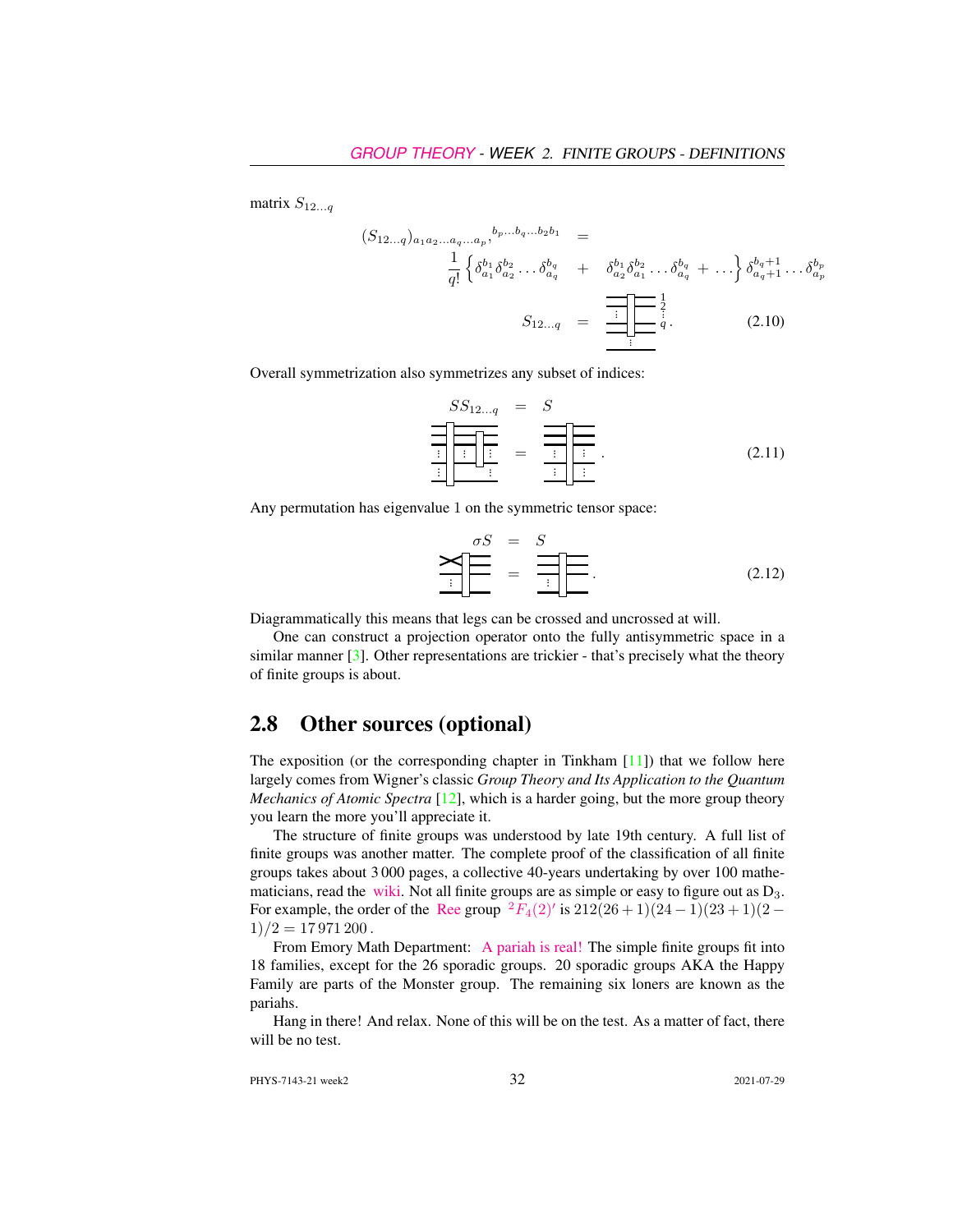#### **Question** 2.1. Henriette Roux asks

Q What did you do this weekend?

A The same as every other weekend - prepared week's lecture, with my helpers Avi the Little, Edvard the Nordman, and Malbec el Argentino, under Master Roger's watchful eye, [see here.](https://flic.kr/p/2hxYHTx)

## 2.9 Examples

#### **Example** 2.1. *Discrete symmetries in physics:*

- *Point groups i.e., subgroups of* O(3)*.*
- *Point groups + discrete translations e.g., symmetry groups of crystals.*
- *Permutation groups*

$$
S\Psi(x_1,x_2,\ldots x_n)=\Psi(x_2,x_1,\ldots x_n).
$$

• *Boson wave functions are symmetric while fermion wave functions are anti-symmetric under exchange of variables.*

*(B. Gutkin)*

**Example** 2.2. *The group multiplication table for D*3*: See table 4.1.*

#### **Example** 2.3. *Reflection and discrete rotation symmetries:*

*(a) Reflection symmetry*  $V(x) = PV(x) = V(-x)$ :

$$
\left(-\frac{\hbar^2}{2m}\frac{\partial^2}{\partial x^2} + V(x)\right)\psi(x) = E_n\psi(x)
$$
\n(2.13)

*(see figure [2.3\)](#page-9-1). If*  $\psi(x)$  *is solution then*  $P\psi(x)$  *is also solution. From this and nondegeneracy of the spectrum follows that either*  $P \psi(x) = \psi(x)$  *or*  $P \psi(x) = -\psi(x)$ *. The first case corresponds to symmetric functions while the second one to antisymmetric one. Thus the whole spectrum can be decomposed in accordance to a symmetry of the Hamiltonian (equations of motion).*

(b) Rotation symmetry  $V(x) = gV(x)$ ,  $G = \{e, g, g^2\}$ : By the same argument we *have three possibilities:*

$$
g\psi(x) = \psi(x);
$$
  $g\psi(x) = e^{i2\pi/3}\psi(x);$   $g^{-1}\psi(x) = e^{-i2\pi/3}\psi(x).$ 

In addition, by the time reversal symmetry if  $\psi(x)$  is solution then  $\psi^*(x)$  is solu*tion with the same eigenvalue as well. From this follows that the spectrum must be degenerate. The spectrum is split into a real eigenfunction*  $\{\psi_1(x)\}\$ *, and a degenerate pair of real eigenfunctions*

$$
\psi_2(x) = \psi(x) + \psi^*(x); \psi_3(x) = i(\psi(x) - \psi^*(x)),
$$
 where  $g\psi(x) = e^{i2\pi/3}\psi(x)$ 

*invariant under rotations by 1/3-rd of a circle.*

*(B. Gutkin)*

2021-07-29 33 PHYS-7143-21 week2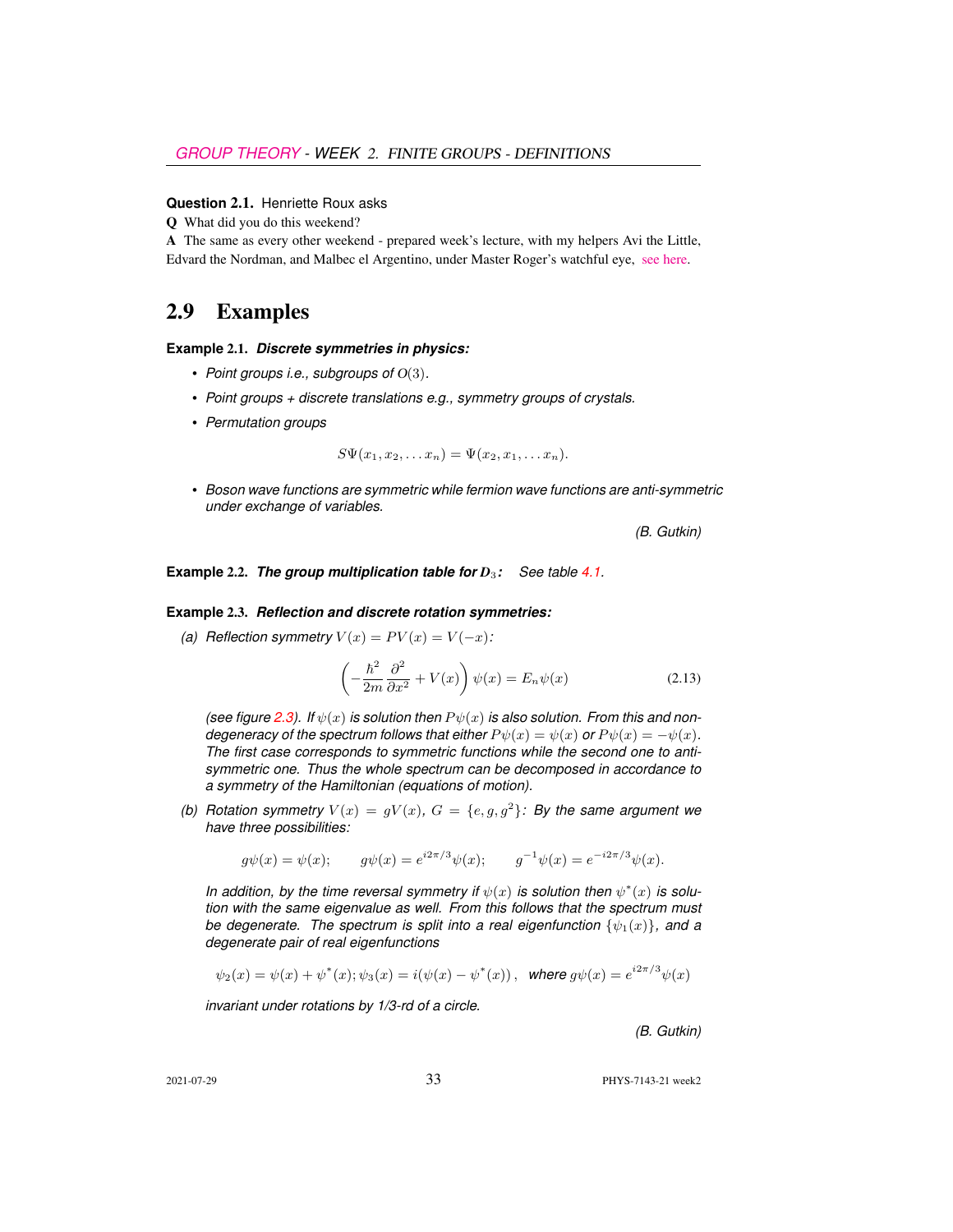

Figure 2.3: (left) A reflection-symmetric double-well potential. (right) A 1/3rd-circle rotation-symmetric plane billiard (infinite wall potential in 2D). (B. Gutkin)

<span id="page-9-1"></span>

<span id="page-9-2"></span>Figure 2.4: A classical colinear  $CO<sub>2</sub>$  molecule [\[1\]](#page-14-1).

<span id="page-9-0"></span>**Example** 2.4. *Vibrations of a classical CO*<sup>2</sup> *molecule: Consider one carbon and two oxygens constrained to the* x*-axis [\[1\]](#page-14-1) and joined by springs of stiffness* k*, as shown in figure [2.4.](#page-9-2) Newton's second law says*

<span id="page-9-3"></span>
$$
\ddot{x}_1 = -\frac{k}{M}(x_1 - x_2) \n\ddot{x}_2 = -\frac{k}{m}(x_2 - x_3) - \frac{k}{m}(x_2 - x_1) \n\ddot{x}_3 = -\frac{k}{M}(x_3 - x_2).
$$
\n(2.14)

*The normal modes, with time dependence*  $x_j(t) = x_j \exp(it\omega)$ , *are the common frequency* ω *vibrations that satisfy [\(2.14\)](#page-9-3),*

$$
\mathbf{Hx} = \begin{pmatrix} A & -A & 0 \\ -a & 2a & -a \\ 0 & -A & A \end{pmatrix} \begin{pmatrix} x_1 \\ x_2 \\ x_3 \end{pmatrix} = \omega^2 \begin{pmatrix} x_1 \\ x_2 \\ x_3 \end{pmatrix} \,, \tag{2.15}
$$

*where*  $a = k/m$ ,  $A = k/M$ . Secular determinant det  $(\mathbf{H} - \omega^2 \mathbf{1}) = 0$  now yields a cubic equation for  $\omega^2$ .

*You might be tempted to stick this* [3×3] *matrix into* Mathematica *or whatever, but please do that in some other course. What would understood by staring at the output? In this course we think.*

*First thing to* always *ask yourself is: does the system have a* symmetry*? Yes! Note that the CO<sub>2</sub> molecule [\(2.14\)](#page-9-3) of figure [2.4](#page-9-2) is invariant under*  $x_1 \leftrightarrow x_3$  *interchange, i.e.,* 

PHYS-7143-21 week2 34 2021-07-29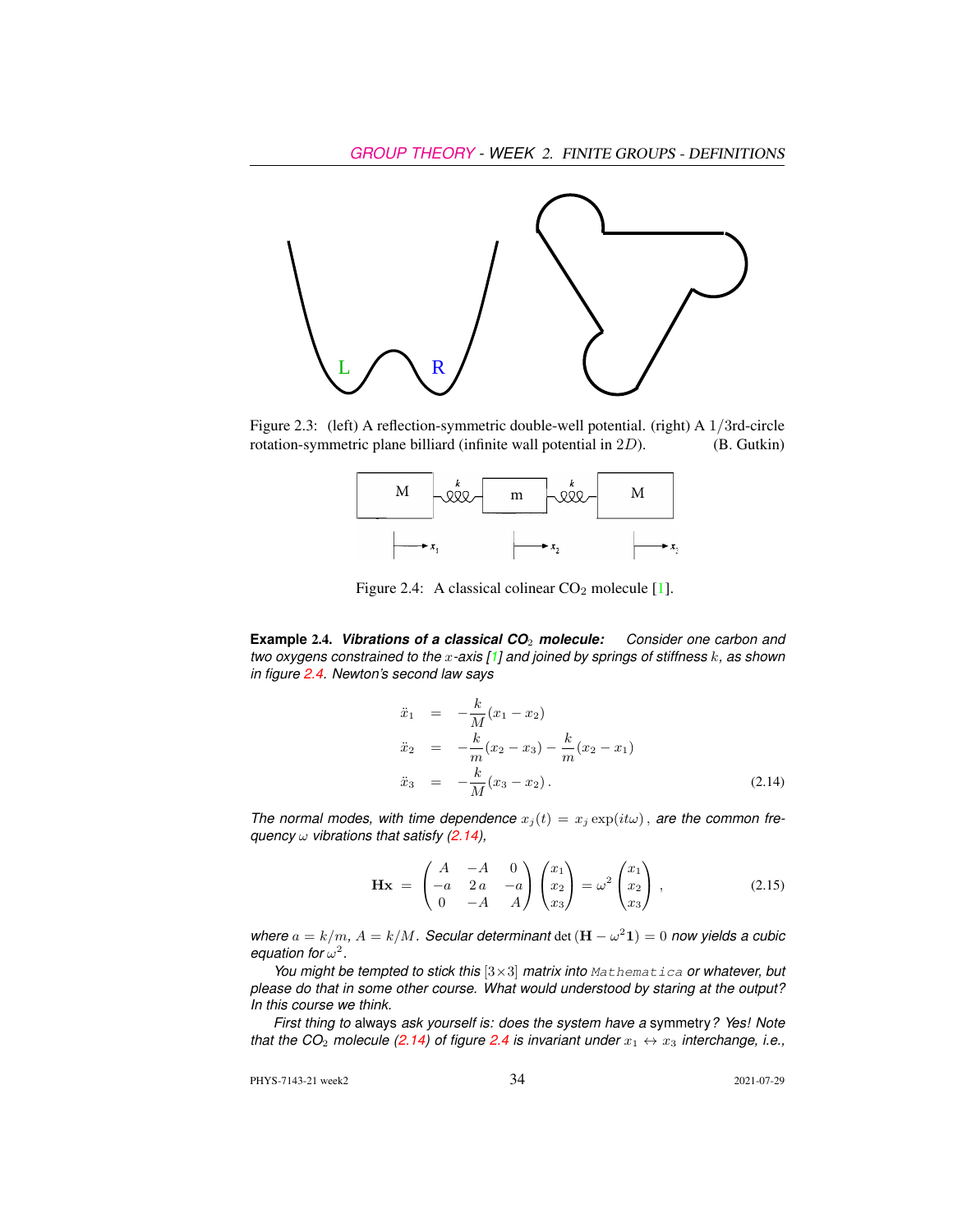*coordinate relabeling by matrix* σ *that commutes with our law of motion* H*,*

<span id="page-10-1"></span>
$$
\sigma = \begin{pmatrix} 0 & 0 & 1 \\ 0 & 1 & 0 \\ 1 & 0 & 0 \end{pmatrix}, \quad \sigma \mathbf{H} = \mathbf{H}\sigma = \begin{pmatrix} 0 & -A & A \\ -a & 2a & -a \\ A & -A & 0 \end{pmatrix}.
$$
 (2.16)

We can now use the symmetry operator  $\sigma$  to simplify the calculation. As  $\sigma^2 =$ 1*, its eigenvalues are* ±1*, and the corresponding symmetrization, anti-symmetrization* projection operators *(1.38) are*

$$
\mathbf{P}_{+} = \frac{1}{2}(\mathbf{1} + \sigma), \qquad \mathbf{P}_{-} = \frac{1}{2}(\mathbf{1} - \sigma). \tag{2.17}
$$

*The dimensions*  $d_i = \text{tr } \mathbf{P}_i$  *of the two subspaces are* 

<span id="page-10-0"></span>
$$
d_+ = 2, \qquad d_- = 1. \tag{2.18}
$$

*As* σ *and* H *commute, we can now use spectral decomposition (1.30) to block-diagonalize* H *to a 1-dimensional and a 2-dimensional matrix.*

*On the 1-dimensional antisymmetric subspace, the trace of a* [1×1] *matrix equals its sole matrix element equals it eigenvalue*

$$
\lambda_{-} = HP_{-} = \frac{1}{2}(\text{tr }\mathbf{H} - \text{tr }\mathbf{H}\sigma) = (a + A) - a = \frac{k}{M},
$$

so the corresponding eigenfrequency is  $\omega_-^2 = k/M$ . To understand its physical mean-ing, write out the antisymmetric subspace projection operator [\(2.18\)](#page-10-0) explicitly. Its non*vanishing columns are proportional to the sole eigenvector*

$$
\mathbf{P}_{-} = \frac{1}{2} \begin{pmatrix} 1 & 0 & -1 \\ 0 & 0 & 0 \\ -1 & 0 & 1 \end{pmatrix} \Rightarrow \mathbf{e}^{(-)} = \begin{pmatrix} 1 \\ 0 \\ -1 \end{pmatrix} . \tag{2.19}
$$

*In this subspace the outer oxygens are moving in opposite directions, with the carbon stationary.*

*On the 2-dimensional symmetric subspace, the trace yields the sum of the remaining two eigenvalues*

$$
\lambda_{+} + \lambda_{0} = \text{tr } \mathbf{H} \mathbf{P}_{+} = \frac{1}{2} (\text{tr } \mathbf{H} + \text{tr } \mathbf{H} \sigma) = (a + A) + a = \frac{k}{M} + 2 \frac{k}{m}.
$$

*We could disentangle the two eigenfrequencies by evaluating* tr  $H^2P_+$ *, for example, but thinking helps again.*

*There is still another, translational symmetry, so obvious that we forgot it; if we change the origin of the x-axis, the three coordinates*  $x_i \rightarrow x_j - \delta x$  *change, for any continuous translation* δx*, but the equations of motion [\(2.14\)](#page-9-3) do not change their form,*

$$
\mathbf{H}\mathbf{x} = \mathbf{H}\mathbf{x} + \mathbf{H}\delta\mathbf{x} = \omega^2 \mathbf{x} \Rightarrow \mathbf{H}\delta\mathbf{x} = 0.
$$
 (2.20)

*So any translation*  $e^{(0)} = \delta x = (\delta x, \delta x, \delta x)$  *is a nul, 'zero mode' eigenvector of* H in [\(2.16\)](#page-10-1), with eigenvalue  $\lambda_0 = \omega_0^2 = 0$ , and thus the remaining eigenfrequency is  $\omega_+^2\,=\,k/M+2\,k/m.$  As we can add any nul eigenvector  ${\rm e}^{(0)}$  to the corresponding e (+) *eigenvector, there is some freedom in choosing* e (+)*. One visualization of the corresponding eigenvector is the carbon moving opposite to the two oxygens, with total momentum set to zero.*

*(Taken from AWH Example 6.2.3* Degenerate eigenproblem*, but done here using symmetries.)*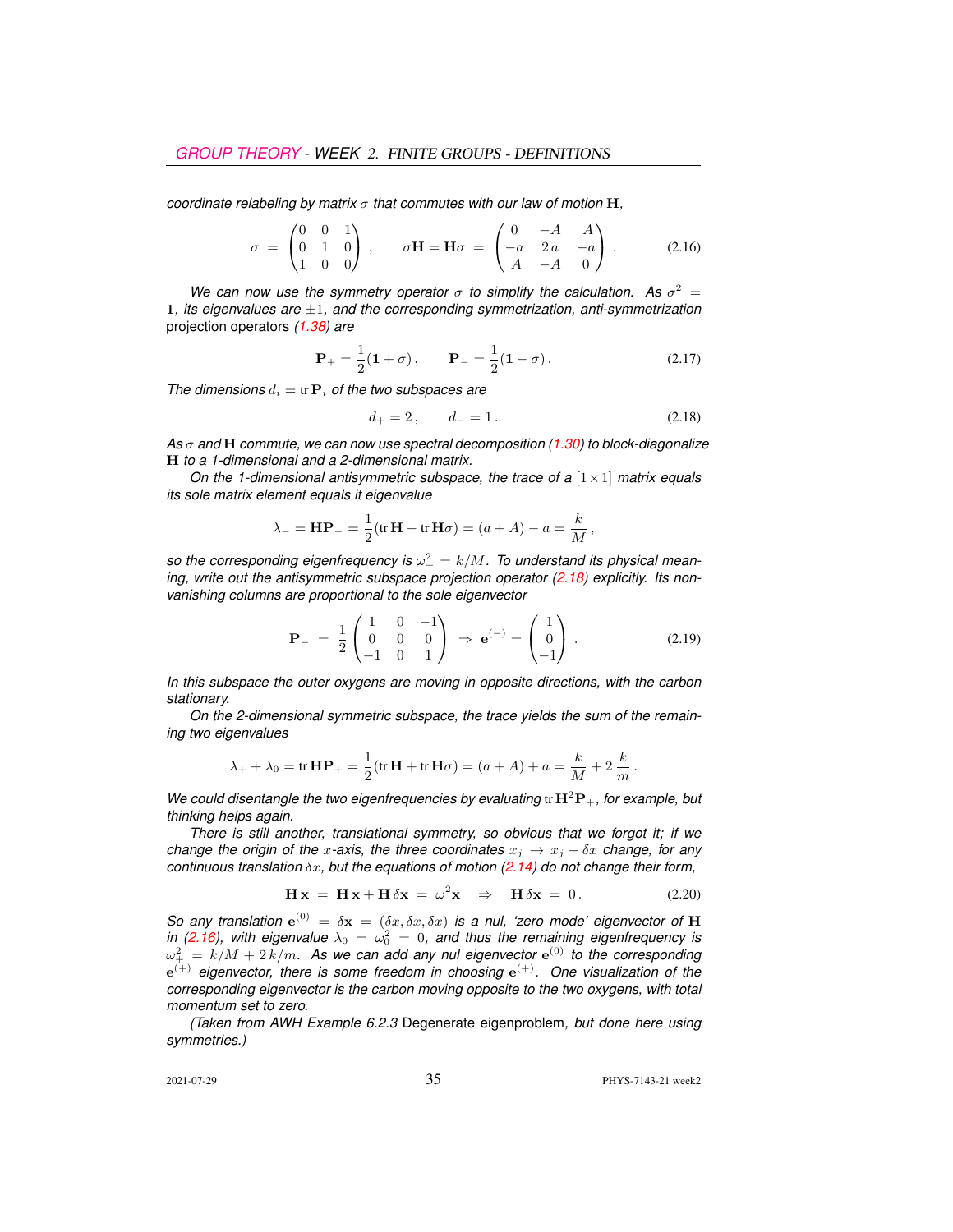<span id="page-11-0"></span>**Example** 2.5. *Vibrational spectra of molecules: In the linear, harmonic oscillator approximation the classical dynamics of the molecule is governed by the Hamiltonian*

$$
H = \sum_{i=1}^{N} \frac{m_i}{2} \dot{x}_i^2 + \frac{1}{2} \sum_{i,j=1}^{N} x_i^{\top} V_{ij} x_j ,
$$

*where*  $\{x_i\}$  *are small deviations from the resting the equilibrium, resting points of the molecules labelled* i*.* Vij *is a symmetric matrix, so it can be brought to a diagonal form by an orthogonal transformation, a set of* N *uncoupled harmonic oscillators or* normal modes *of frequencies* {ωi}*.*

<span id="page-11-1"></span>
$$
x \to y = Ux, \qquad H = \sum_{i=1}^{N} \frac{m_i}{2} \left( \dot{y}_i^2 + \omega_i^2 y_i^2 \right).
$$
 (2.21)

*Consider now the ring of pair-wise interactions of two kinds of molecules sketched in figure [2.5](#page-12-0) (a), given by the potential*

<span id="page-11-2"></span>
$$
V(z) = \frac{1}{2} \sum_{i=1}^{N} (k_1 (x_i - y_i)^2 + k_2 (x_{i+1} - y_i)^2) , \qquad z_i = \begin{pmatrix} x_i \\ y_i \end{pmatrix} , \qquad (2.22)
$$

*whose* [2N ×2N] *matrix form is (aside to the cognoscenti: this is a Toeplitz matrix):*

|                      |                | $(k_1 + k_2 - k_1 0 0$          |                    |             | $0 \ldots$                             |                             | $0$ 0          |                    | $-k2$       |
|----------------------|----------------|---------------------------------|--------------------|-------------|----------------------------------------|-----------------------------|----------------|--------------------|-------------|
| $V_{ij}=\frac{1}{2}$ |                | $-k_1$ $k_1 + k_2$              |                    | $-k_2$ 0 0  |                                        |                             | $\overline{0}$ |                    |             |
|                      | $\overline{0}$ |                                 | $-k_2$ $k_1 + k_2$ | $-k_1$ 0  0 |                                        |                             |                |                    |             |
|                      |                | 0 $-k_1$ $k_1 + k_2$ $-k_2$ 0 0 |                    |             |                                        |                             |                |                    |             |
|                      |                |                                 |                    |             |                                        |                             |                |                    |             |
|                      |                |                                 |                    |             |                                        |                             |                |                    |             |
|                      |                |                                 |                    | $\theta$    | $\sim$ 0                               | $\mathbf{1}$ , $\mathbf{1}$ |                | $-k_2$ $k_1 + k_2$ | $-k_1$      |
|                      |                |                                 |                    | $\theta$    | $\begin{array}{ccc} & & 0 \end{array}$ |                             | $\ldots$ 0     | $-k_1$             | $k_1 + k_2$ |

*This potential matrix is a holy mess. How do we find an orthogonal transformation [\(2.21\)](#page-11-1) that diagonalizes it? Look at figure [2.5](#page-12-0) (a). Molecules lie on a circle, so that suggests we should use a Fourier representation. As the*  $i = 1$  *labelling of the starting molecule on a ring is arbitrary, we are free to relabel them, for example use the next molecule pair as the starting one. This relabelling is accomplished by the* [2N × 2N] *permutation matrix (or 'one-step shift', 'stepping' or 'translation' matrix)* M *of form*

$$
\begin{pmatrix}\n0 & 0 & \dots & 0 & I \\
I & 0 & \dots & 0 & 0 \\
0 & I & \dots & 0 & 0 \\
\vdots & \vdots & \ddots & \vdots & \vdots \\
0 & 0 & \dots & I & 0\n\end{pmatrix}\n\begin{pmatrix}\nz_1 \\
z_2 \\
z_3 \\
\vdots \\
z_n\n\end{pmatrix} =\n\begin{pmatrix}\nz_n \\
z_1 \\
z_2 \\
\vdots \\
z_{n-1}\n\end{pmatrix}, \qquad I = \begin{pmatrix} 1 & 0 \\ 0 & 1 \end{pmatrix}, \quad z_i = \begin{pmatrix} x_i \\ y_i \end{pmatrix} \tag{2.23}
$$

*Projection operators corresponding to* M *are worked out in example [2.6.](#page-13-0) They are* N

PHYS-7143-21 week2 36 2021-07-29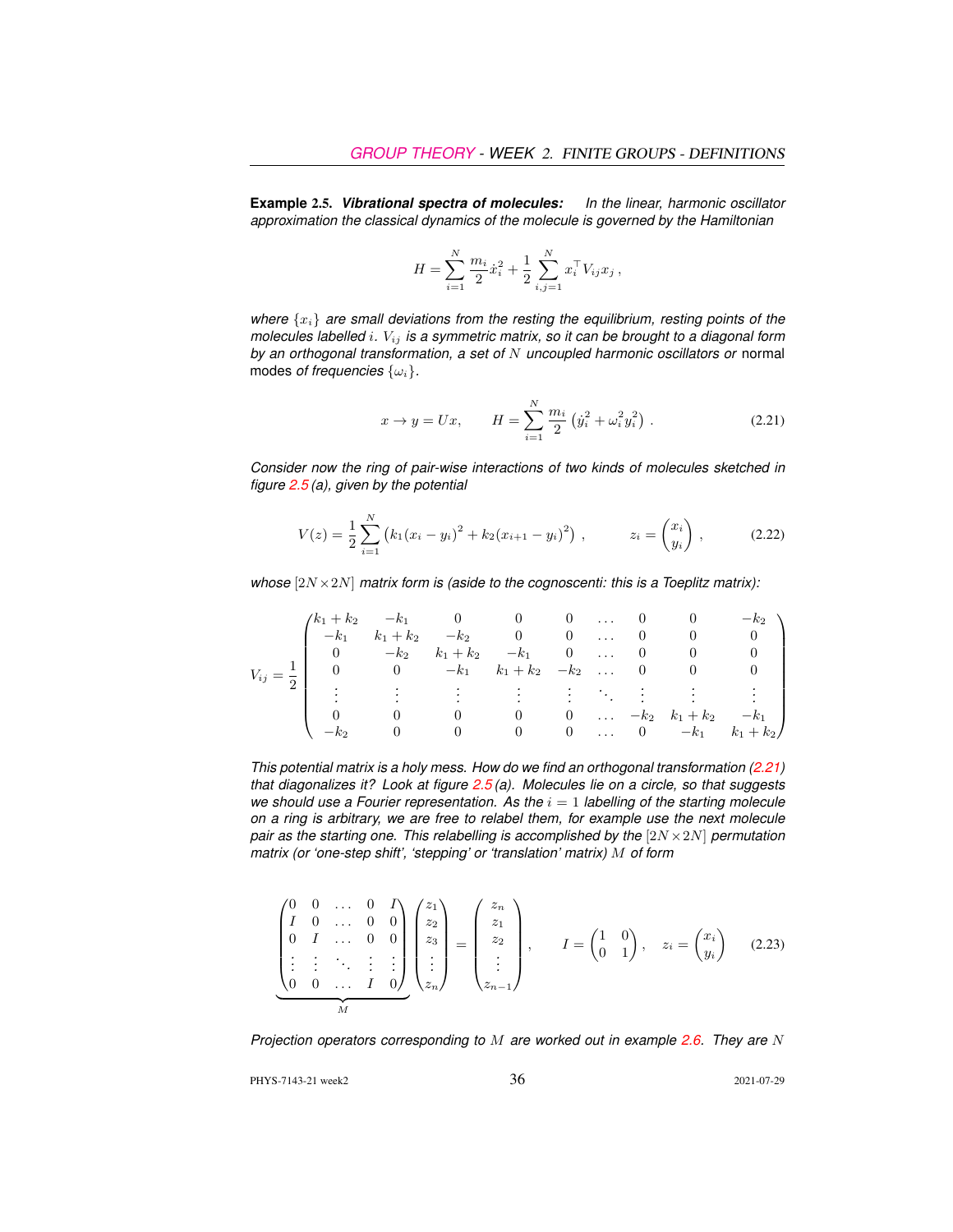

<span id="page-12-0"></span>Figure 2.5: (a) Chain with circular symmetry. (b) Dependance of frequency on the representation wavenumber k. (c) Molecule with  $D_3$  symmetry. (B. Gutkin)

*distinct* [2N ×2N] *matrices,*

$$
\mathbf{P}_{k} = \begin{pmatrix} I & \bar{\lambda}I & \bar{\lambda}^{2}I & \cdots & \bar{\lambda}^{N-2}I & \bar{\lambda}^{N-1}I \\ \lambda I & I & \bar{\lambda}I & \cdots & \bar{\lambda}^{N-3}I & \bar{\lambda}^{N-2}I \\ \lambda^{2}I & \lambda I & I & \cdots & \bar{\lambda}^{N-4}I & \bar{\lambda}^{N-3}I \\ \vdots & \vdots & \vdots & \ddots & \vdots & \vdots \\ \lambda^{N-2}I & \lambda^{N-3}I & \lambda^{N-4}I & \cdots & I & \bar{\lambda}I \\ \lambda^{N-1}I & \lambda^{N-2}I & \lambda^{N-2}I & \cdots & \lambda I & I \end{pmatrix}, \quad \lambda = \exp\left(\frac{2\pi i}{N}k\right)
$$
\n(2.24)

*which decompose the* 2N*-dimensional configuration space of the molecule ring into a direct sum of* N 2-dimensional spaces, one for each discrete Fourier mode  $k =$  $0, 1, 2, \cdots, N-1.$ 

*The system [\(2.22\)](#page-11-2) is clearly invariant under the cyclic permutation relabelling* M*,*  $[V, M] = 0$  *(though checking this by explicit matrix multiplications might be a bit tedious), so the* P<sup>k</sup> *decompose the interaction potential* V *as well, and reduce its action to the* k*th 2-dimensional subspace. Thus the* [2N ×2N] *diagonalization [\(2.21\)](#page-11-1) is now reduced to a* [2×2] *diagonalization which one can do by hand. The resulting* k*th space is spanned by two* 2N*-dimensional vectors, which we guess to be of form:*

$$
\eta_1 = \frac{1}{\sqrt{n}} \begin{pmatrix} 1 \\ 0 \\ \lambda \\ 0 \\ \vdots \\ \lambda^{n-1} \\ 0 \end{pmatrix}, \qquad \eta_2 = \frac{1}{\sqrt{n}} \begin{pmatrix} 0 \\ 1 \\ 0 \\ \lambda \\ \vdots \\ 0 \\ \lambda^{n-1} \end{pmatrix}.
$$

*In order to find eigenfrequences we have to consider action of* V *on these two vectors:*

$$
V\eta_1 = (k_1 + k_2)\eta_1 - (k_1 + k_2\lambda)\eta_2, \qquad V\eta_2 = (k_1 + k_2)\eta_2 - (k_1 + k_2\overline{\lambda})\eta_1.
$$

*The corresponding eigenfrequencies are determined by the equation:*

$$
0 = \det \left( \begin{pmatrix} k_1 + k_2 & -(k_1 + k_2 \lambda) \\ -(k_1 + k_2 \bar{\lambda}) & k_1 + k_2 \end{pmatrix} - \frac{\omega^2}{2} I \right) \implies
$$
  

$$
\frac{1}{2} \omega_{\pm}^2(k) = k_1 + k_2 \pm |k_1 + k_2 \lambda^k|,
$$
 (2.25)

2021-07-29 37 PHYS-7143-21 week2

 $\sim$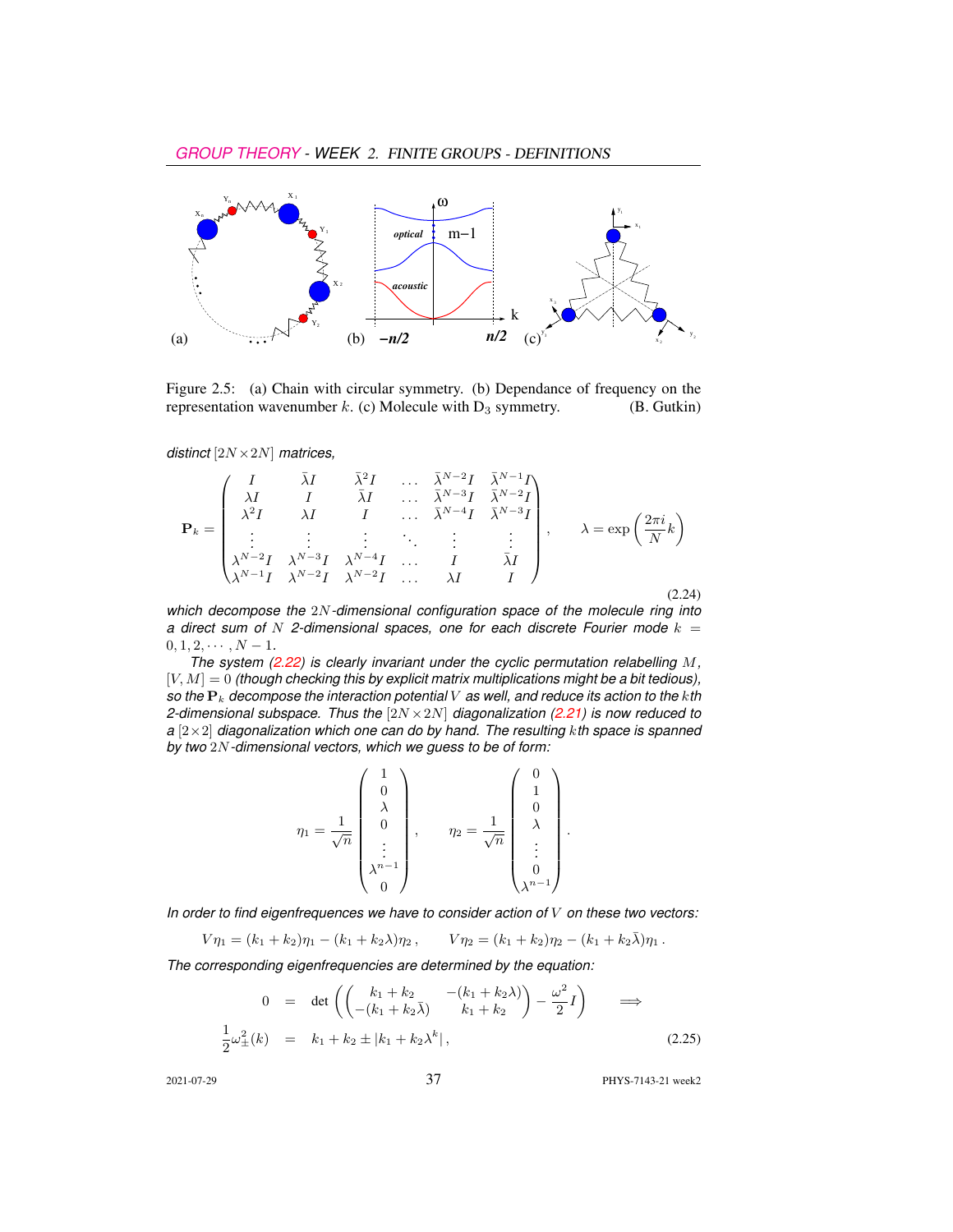*one acoustic (* $\omega(0) = 0$ *), one optical, see figure [2.5](#page-12-0)(b) and the [acoustic and optical](https://en.wikipedia.org/wiki/Phonon#Acoustic_and_optical_phonons) [phonons](https://en.wikipedia.org/wiki/Phonon#Acoustic_and_optical_phonons) wiki. (B. Gutkin)*

#### <span id="page-13-0"></span>**Example** 2.6. *Projection operators for cyclic group*  $C_N$ *.*

*Consider a cyclic group*  $C_N = \{e, g, g^2, \cdots g^{N-1}\}$ , and let  $M = D(g)$  be a  $[2N \times 2N]$ *representation of the one-step shift* g*. In the projection operator formulation (1.25), the* N distinct eigenvalues of M, the Nth roots of unity  $\lambda_n = \lambda^n$ ,  $\lambda = \exp(i 2\pi/N)$ , n = 0, . . . N − 1*, split the* 2N*-dimensional space into* N *2-dimensional subspaces by means of projection operators*

N

$$
\mathbf{P}_n = \prod_{m \neq n} \frac{M - \lambda_m I}{\lambda_n - \lambda_m} = \prod_{m=1}^{N-1} \frac{\lambda^{-n} M - \lambda^m I}{1 - \lambda^m},
$$
\n(2.26)

where we have multiplied all denominators and numerators by  $\lambda^{-n}$ . The numerator is *now a matrix polynomial of form*  $(x - \lambda)(x - \lambda^2) \cdots (x - \lambda^{N-1})$ , with the zeroth root  $(x - \lambda^0) = (x - 1)$  *quotiented out from the defining matrix equation*  $M^N - 1 = 0$ . Using

$$
\frac{1-x^N}{1-x} = 1 + x + \dots + x^{N-1} = (x - \lambda)(x - \lambda^2) \cdots (x - \lambda^{N-1})
$$

*we obtain the projection operator in form of a discrete Fourier sum (rather than the product (1.25)),*

$$
\mathbf{P}_n = \frac{1}{N} \sum_{m=0}^{N-1} e^{i \frac{2\pi}{N} nm} M^m.
$$

*This form of the projection operator is the simplest example of the key group theory tool, projection operator expressed as a sum over characters,*

$$
\mathbf{P}_n = \frac{1}{|G|} \sum_{g \in G} \bar{\chi}(g) D(g) \,,
$$

*upon which stands all that follows in this course. (B. Gutkin and P. Cvitanovic)´*

## 2.10 What are cosets good for? (a discussion)

#### **Question** 2.2. Henriette Roux asks

Q What are cosets good for?

A Apologies for glossing over their meaning in the lecture. I try to minimize group-theory jargon, but cosets cannot be ignored.

Dresselhaus *et al.* [\[4\]](#page-15-4) [\(click here\)](http://ChaosBook.org/library/Dresselhaus07.pdf) Chapter 1 *Basic Mathematical Background: Introduction* needs them to show that the dimension of a subgroup is a divisor of the dimension of the group. For example,  $C_3$  of dimension 3 is a subgroup of  $D_3$  of dimension 6.

In ChaosBook *[Chapter 10. Flips, slides and turns](http://ChaosBook.org/chapters/ChaosBook.pdf#chapter.10)* cosets are absolutely essential. The significance of the coset is that if a solution has a symmetry, then the elements in a coset act on the solution the same way, and generate all equivalent copies of this solution. Example 10.7. *Subgroups, cosets of D*<sup>3</sup> should help you understand that.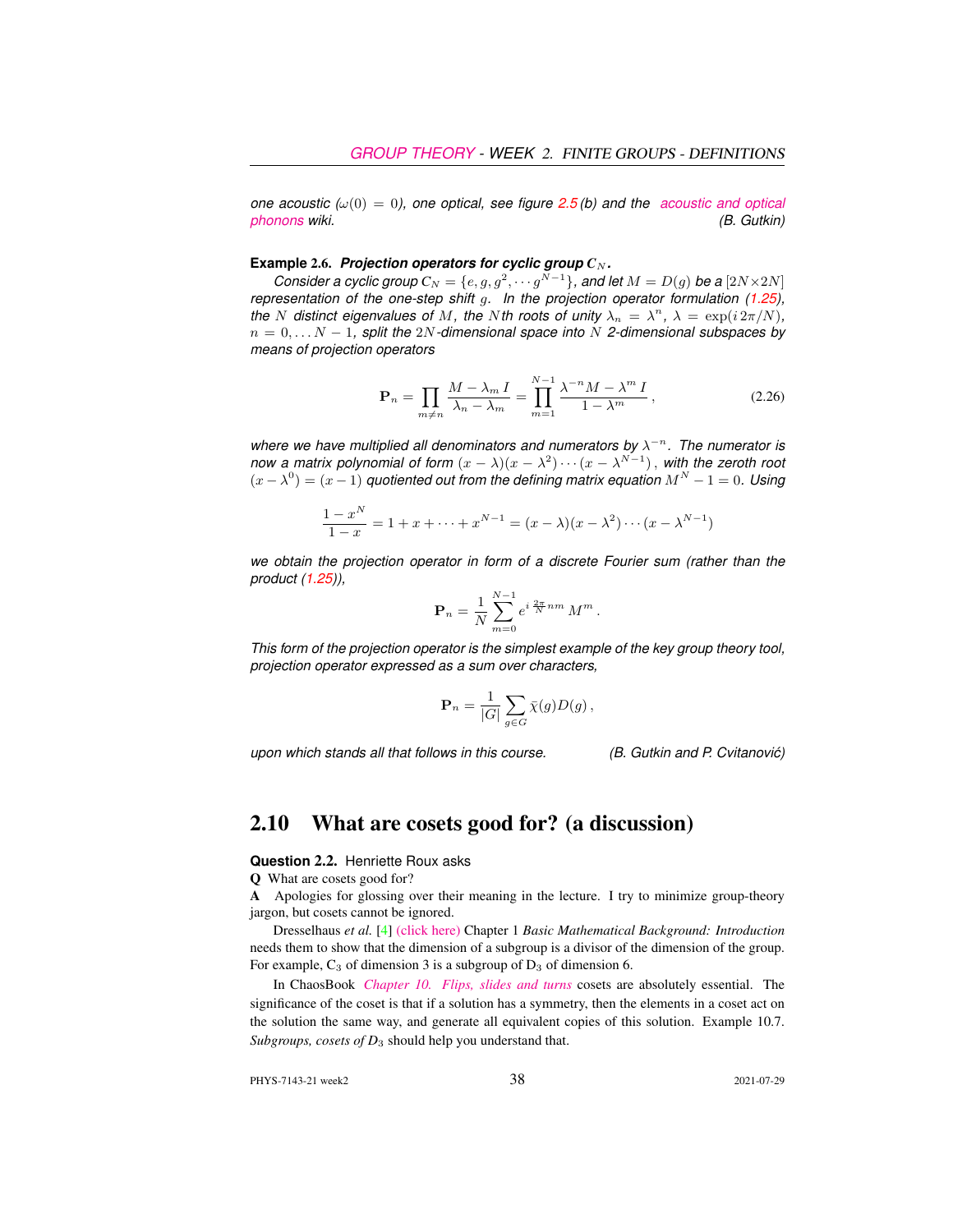- Henriette Roux writes: When talking about the cosets of a subgroup we demonstrated multiplication between cosets with a specific example, but this wasn't leading to something along the lines of that the set of all left cosets of a subgroup (or the set of all the right cosets of a subgroup) form a group, correct? It didn't appear so in the example since the "unit"  $\{E, A\}$  we looked appears to only have the properties of an identity with multiplication from one direction (the direction depending on if it is the set of left cosets or the set of right cosets). In the context of the lecture I think this point was related to Lagrange's theorem (although we didn't call it that) and I vaguely remember cosets being used in the proof of Lagrange's theorem but I wasn't connecting it today. Are we going to cover that in a future lecture?
- Predrag You are right Lagrange's theorem (see the [wiki\)](https://en.wikipedia.org/wiki/Lagrange%27s_theorem_(group_theory)) simply says the order of a subgroup has to be a divisor of the order of the group. We used cosets to partition elements of  $G$  to prove that. But what we really need cosets for is to define (see Dresselhaus *et al.* [\[4\]](#page-15-4) Sect. 1.7) *Factor Groups* whose elements are cosets of a self-conjugate subgroup [\(click here\).](http://ChaosBook.org/library/Dresselhaus07.pdf) I will not cover that in a subsequent lecture, so please read up on it yourself.
- Henriette Roux You talked about the period of an element X, and said that that *period* is the *set*

<span id="page-14-2"></span>
$$
\{E, X, \cdots, X^{n-1}\},\tag{2.27}
$$

where  $n$  is the *order* of the element  $X$ . I had thought that set was the subgroup generated by the element  $X$  and that the period of the element  $X$  was a synonym for the order of the element  $X$ ? Is that incorrect?

Predrag To keep things as simple as possible, in Thursday's lecture I followed Sect. 1.3 *Basic Definitions* of Dresselhaus *et al.* textbook [\[4\]](#page-15-4), to the letter. In Def. 3 the *order* of an element X is the smallest n such that  $X^n = E$ , and they call the set [\(2.27\)](#page-14-2) the *period* of X. I do not like that usage (and do not remember seeing it anywhere else). As you would do, in ChaosBook.org Chap. *[Flips, slides and](http://chaosbook.org/paper.shtml#finiteGr) [turns](http://chaosbook.org/paper.shtml#finiteGr)* I also define the smallest  $n$  to be the *period* of  $X$  and refer to the set  $(2.27)$ as the *orbit* generated by X. When we get to compact continuous groups, the orbit will be a (great) circle generated by a given Lie algebra element, and look more like what we usually think of as an orbit.

I am not using my own [ChaosBook.org](http://ChaosBook.org) here, not to confuse things further by discussing both time evolution and its discrete symmetries. Here we focus on the discrete group only (typically spatial reflections and finite angle rotations).

### References

- <span id="page-14-1"></span>[1] G. B. Arfken, H. J. Weber, and F. E. Harris, *[Mathematical Methods for Physi](http://books.google.com/books?vid=ISBN9780123846549)[cists: A Comprehensive Guide](http://books.google.com/books?vid=ISBN9780123846549)*, 7th ed. (Academic, New York, 2013).
- <span id="page-14-0"></span>[2] R. Brauer, ["On algebras which are connected with the semisimple continuous](http://dx.doi.org/10.2307/1968843) [groups",](http://dx.doi.org/10.2307/1968843) Ann. Math. 38[, 857 \(1937\).](https://doi.org/10.2307/1968843)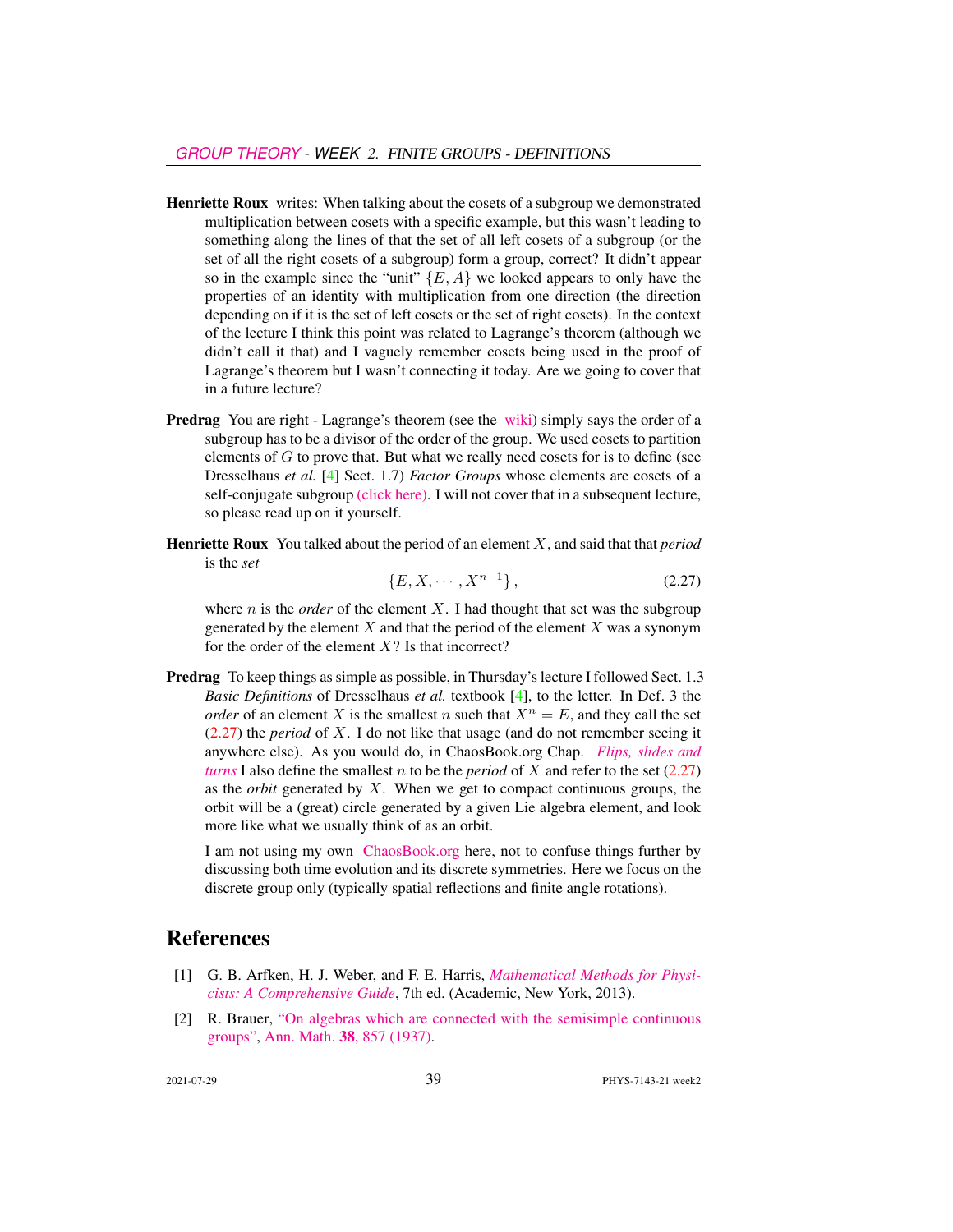- <span id="page-15-7"></span>[3] P. Cvitanović, *[Group Theory: Birdtracks, Lie's and Exceptional Groups](http://dx.doi.org/10.1515/9781400837670)* (Princeton Univ. Press, Princeton NJ, 2008).
- <span id="page-15-4"></span>[4] M. S. Dresselhaus, G. Dresselhaus, and A. Jorio, *[Group Theory: Application to](http://dx.doi.org/10.1007/978-3-540-32899-5) [the Physics of Condensed Matter](http://dx.doi.org/10.1007/978-3-540-32899-5)* (Springer, New York, 2007).
- <span id="page-15-11"></span>[5] R. Penrose, "Angular momentum: An approach to combinatorical space-time", in *Quantum Theory and Beyond*, edited by T. Bastin (Cambridge Univ. Press, Cambridge, 1971).
- <span id="page-15-9"></span>[6] R. Penrose, ["Applications of negative dimensional tensors",](http://homepages.math.uic.edu/~kauffman/Penrose.pdf) in *[Combinatorial](http://homepages.math.uic.edu/~kauffman/Penrose.pdf) [mathematics and its applications](http://homepages.math.uic.edu/~kauffman/Penrose.pdf)*, edited by D. J. A. Welsh (Academic, New York, 1971), pp. 221–244.
- <span id="page-15-5"></span>[7] R. Penrose, *[The Road to Reality - A Complete Guide to the Laws of the Universe](http://books.google.com/books?vid=ISBN9781446418208)* (A. A. Knopf, New York, 2005).
- <span id="page-15-10"></span>[8] R. Penrose and M. A. H. MacCallum, ["Twistor theory: An approach to the quan](http://dx.doi.org/10.1016/0370-1573(73)90008-2)[tisation of fields and space-time",](http://dx.doi.org/10.1016/0370-1573(73)90008-2) Phys. Rep. 6[, 241–315 \(1973\).](https://doi.org/10.1016/0370-1573(73)90008-2)
- <span id="page-15-8"></span>[9] D. S. Silver, ["The new language of mathematics",](http://dx.doi.org/10.1511/2017.105.6.364) Amer. Sci. 105[, 364 \(2017\).](https://doi.org/10.1511/2017.105.6.364)
- <span id="page-15-6"></span>[10] M. Stone and P. Goldbart, *[Mathematics for Physics: A Guided Tour for Graduate](http://dx.doi.org/10.1017/cbo9780511627040) [Students](http://dx.doi.org/10.1017/cbo9780511627040)* (Cambridge Univ. Press, Cambridge UK, 2009).
- <span id="page-15-12"></span>[11] M. Tinkham, *[Group Theory and Quantum Mechanics](http://dx.doi.org/10.1016/c2013-0-01646-5)* (Dover, New York, 2003).
- <span id="page-15-13"></span>[12] E. P. Wigner, *[Group Theory and Its Application to the Quantum Mechanics of](http://books.google.com/books?vid=ISBN9780323152785) [Atomic Spectra](http://books.google.com/books?vid=ISBN9780323152785)* (Academic, New York, 1931).

## **Exercises**

<span id="page-15-0"></span>2.1.  $G_x \subset G$ . The maximal set of group actions which maps a state space point x into itself,

<span id="page-15-14"></span>
$$
G_x = \{ g \in G : gx = x \},\tag{2.28}
$$

is called the *isotropy group* (or *stability subgroup* or *little group*) of x. Prove that the set  $G_x$  as defined in [\(2.28\)](#page-15-14) is a subgroup of  $G$ .

- <span id="page-15-1"></span>2.2. Transitivity of conjugation. Assume that  $g_1, g_2, g_3 \in G$  and both  $g_1$  and  $g_2$  are conjugate to  $g_3$ . Prove that  $g_1$  is conjugate to  $g_2$ .
- <span id="page-15-2"></span>2.3. **Isotropy subgroup of gx.** Prove that for  $g \in G$ , x and gx have conjugate isotropy subgroups: −1

$$
G_{gx} = g \, G_x \, g^-
$$

<span id="page-15-3"></span>2.4. **D**<sub>3</sub>: symmetries of an equilateral triangle. Consider group D<sub>3</sub>  $\cong$  C<sub>3v</sub>, the symmetry group of an equilateral triangle:

PHYS-7143-21 week2 40 2021-07-29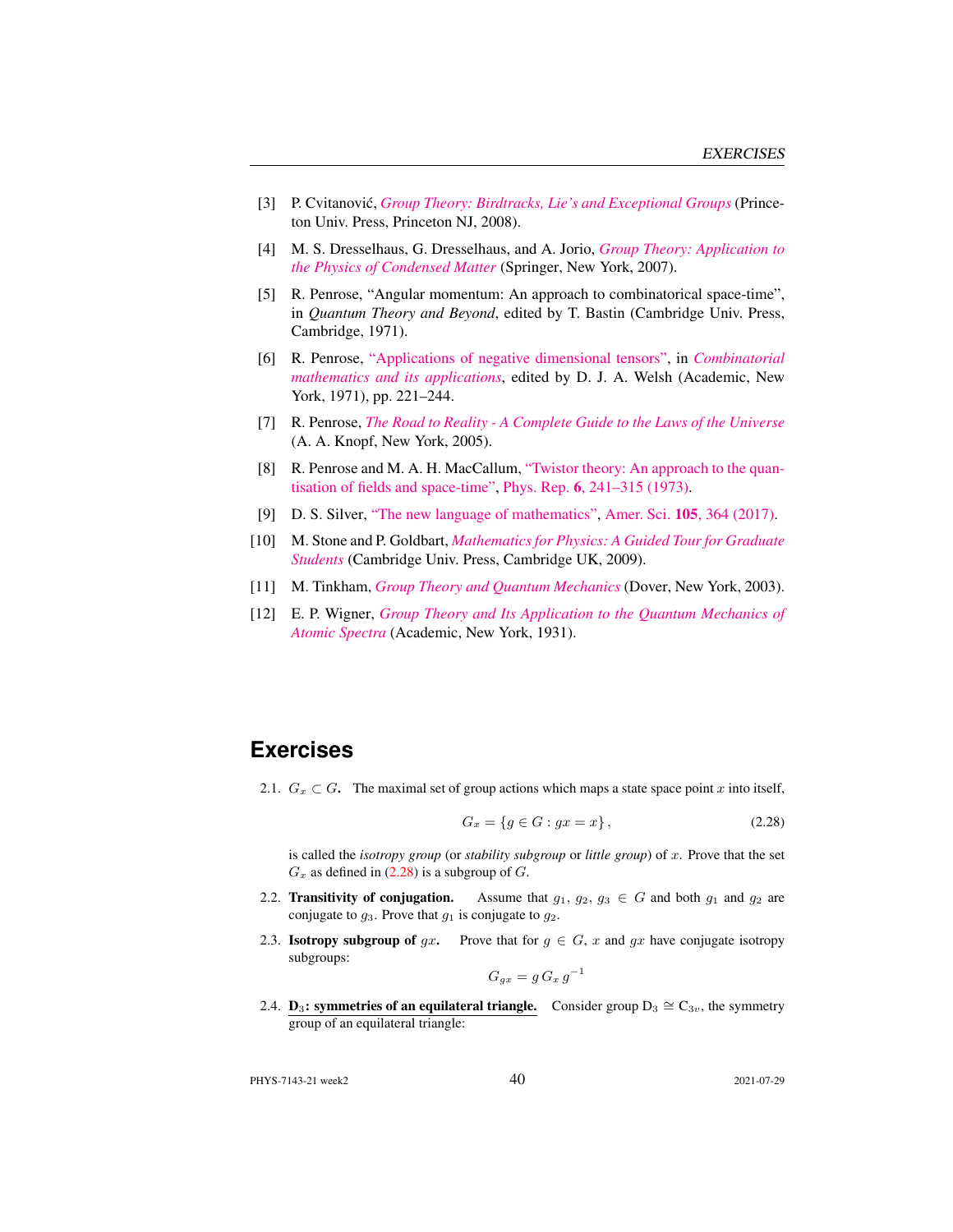

- (a) List the group elements and the corresponding geometric operations
- (b) Find the subgroups of the group  $D_3$ .
- (c) Find the classes of  $D_3$  and the number of elements in them, guided by the geometric interpretation of group elements. Verify your answer using the definition of a class.
- (d) List the conjugacy classes of subgroups of  $D_3$ . (continued as exercise 4.1)
- <span id="page-16-0"></span>2.5.  $C_4$  invariant potential. Consider the Schrödinger equation for a particle moving in a two-dimensional bounding potential  $V$ , such that the spectrum is discrete. Assume that V is  $C_N$ -invariant (in some literature,  $Z_N$ -invariant), i.e., V remains invariant under the rotation R by the angle  $2\pi/N$ . For  $N = 3$  case, figure [2.6](#page-16-2) (a), the spectrum of the system can be split into two sectors:  ${E_n^0}$  non-degenerate levels corresponding to symmetric eigenfunctions  $\phi_n(Rx) = \phi_n(x)$  and doubly degenerate levels  $\{E_n^{\pm}\}\$  corresponding to non-symmetric eigenfunctions  $\phi_n(Rx) = e^{\pm 2\pi i/3} \phi_n(x)$ .
	- (a) What is the spectral structure in the case of  $N = 4$ , figure [2.6](#page-16-2) (b)? How many sectors appear and what are their degeneracies?
	- (b) What is the spectral structure for general  $N$ ?
	- (c) A constant magnetic field normal to the  $2D$  plane is added to  $V$ . How will it affect the spectral structure?
	- (d) (bonus question) Figure out the spectral structure if the symmetry group of potential is  $D_3$  (also includes 3 reflections), figure  $2.6$  (c).

(Boris Gutkin)



<span id="page-16-2"></span>Figure 2.6: Hard wall potential with (a) symmetry  $C_3$ , (b) symmetry  $C_4$ , and (c) symmetry  $D_3$ .

- <span id="page-16-1"></span>2.6. Permutation of three objects. Consider  $S_3$ , the group of permutations of 3 objects.
	- (a) Show that  $S_3$  is a group.
	- (b) List the conjugacy classes of  $S_3$ .

2021-07-29 41 PHYS-7143-21 week2